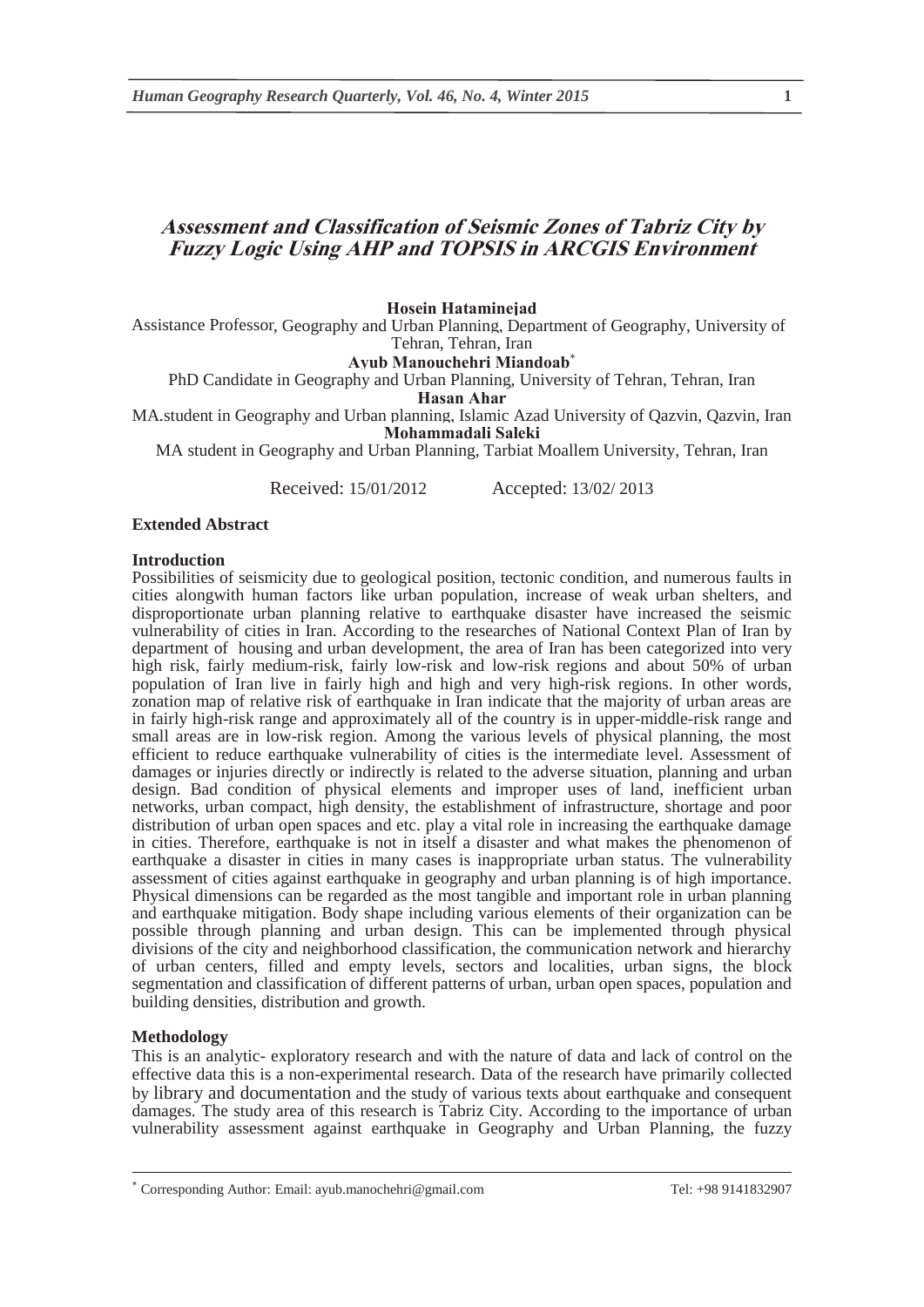method has been employed in GIS environment. In this research, fuzzy logic method integrated with Analytical Hierarchy Process (AHP) and TOPSIS model were used in GIS for developing estimation of vulnerability of cities to earthquake and determination of the effects of each criterion in vulnerability of cities. In this method, both spatial and descriptive data have been integrated. Needed criteria were chosen by using former studies and expertise comments. At next stage, weights of criteria have been assigned by AHP. After that the weight of criteria transmitted to fuzzy by triangular numbers. After that, negative and positive ideal has been obtained by using TOPSIS model. At the end, ultimate map were prepared in GIS by combining all the criteria.

## **Results and Discussion**

There are two subjects in the assessment of disasters: the method of urban planning in relation with disaster prevention is capable to determine vulnerable areas. Estimation of damage develops preparation and counter-measure after earthquake. The first step to mitigate the damages is "assessment of vulnerability of region" and then "estimation of damage". Assessment of vulnerability of region requires data of the region in small scale (geographical data). New urban development plans, regulation of infrastructures, environmental improvement and other confronting plans to disasters can be used in relation to this topic. Totally, the principles of urban planning are: Reconstruction of vulnerable areas, and developing safe and hazardless areas.

For disaster risk assessment, it is necessary to prepare hazard zonation maps and geographic data about the geology, land use, population, buildings, equipment and other urban areas, urban activities. The information can be updated by GIS.

## **Conclusion**

The results indicate that the northern areas of Tabriz have the highest risk of damages. These areas do not have safe conditions in terms of physical, economic, social and cultural properties. The populations of these areas are living in informal settlements of the city. As a result, attention to these areas is necessary and must take priority for improvement in the regions. As the occurrence of earthquake seems to be inevitable in Tabriz by reviewing the past years earthquake records, probability of an earthquake is possible at any time, this can be essential to have a suitable planning for the vulnerable areas of the city. The areas cover about 2% of entire city. North and east of the city are the next priority with high risk. These areas cover approximately 9 percent of the city of Tabriz. Given that a large part of the structure of the old city of Tabriz is located in this area, planning for empowerment in this area should also be based on the priorities. Central and southern areasare less exposed to the risk than other areas. Generally, in the city of Tabriz, the risk is high. More attention should be paid to all issues that will increase the safety against earthquakes, especially the rules of construction. Compliance with regulations of 2800 in Ministry of Roads and Urbanization will lead to resistant buildings against earthquakes.

*Keyword: earthquake, fuzzy logic, multi-criteria decision making model, Tabriz, zonation.*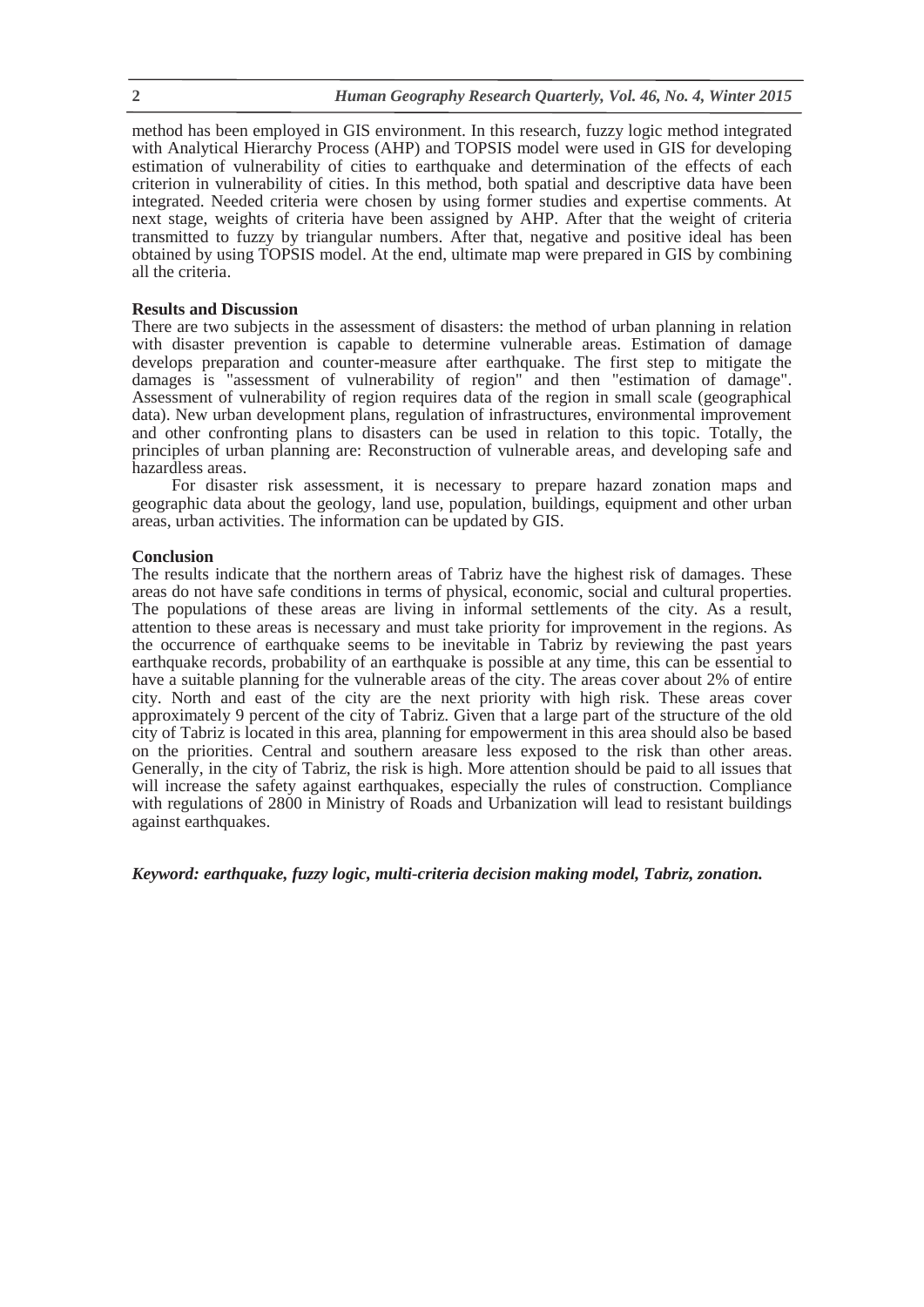# **Design of Entertainment- Tourism Camps (Case Study: Silvānā)**

## **Hamed Mazaherian**

Assistant Professor, Faculty of Architecture, University of Tehran, Tehran, Iran Reza Ziari<sup>\*</sup>

MA in Architecture, Kish International Campus, University of Tehran, Kish, Iran .

Received: 16/11/ 2013 Accepted: 15/06/2014

# **Extended Abstract**

## **Introduction**

Iran has great potentials for tourism and spending leisure time within natural attractions; and it attracts numerous tourists due to various climate conditions in different seasons. West Azerbaijan province and particularly western part of of Urumia and Silvānā (Silvāneh) region is a unique area in climate and natural properties. It has a lot of natural resources. Enjoying a Kurdish culture, Silvānā is located at a distance of 40 km to the west Urumia city. In terms of its location and natural and hill species, Silvānā is one of the most beautiful natural areas of Iran. It has received a special beauty and attractiveness due to existence of Chāy River and Silvānā Dam with the surrounding hills. It seems that Silvānā area has the potential of creating various tourism attractions for provincial and national visitors due to its mountainous and cold climate in different seasons of the year. This area has a unique spatial, natural and climatic situation; therefore, the existence of an entertainment–tourism sport camp seems to be extremely necessary. Examination and review of theoretical principles, the paper analyzes the climate, the site, and the physical planning and design of such camps.

#### **Methodology**

This is an applicable – developmental research with analytical-descriptive method. The research components are various types of camps, entertainment camps, tourism camps, tourism spaces, and designing entertainment– tourism camps. The sources of collecting data are texts, references, various sites, and the statistics obtained from Statistical Center of Iran and other organizations in Urumia as the center of province and Silvānā city. For further investigation on the site, the paper also presents its perspectives with a sample volume of 50 specialists from the province and Urumia city. After preparation and adjustment of climatic, environmental, social, economic, physical, and infrastructural as well as tourism issues on the region and camp types and foreign and domestic samples, the paper presents its plans and designs concerning the entertainment – tourist camps around Silvānā dam.

#### **Results and Discussion**

Nowadays, tourism resorts play a significant role in development plans and tourist attractions. This role has broad economic, social, entertaining and echo-touristic aspects; and the visitors want to reside in natural, open and inexpensive environments with suitable facilities. Based on Britannica Encyclopedia, the word "camp" refers to a recreational activity which its participants use tents or vehicles compatible with this activity or the structures designed especially for a temporary residence. The word "camp" usually is referred to the area where people settle in and where individual, group, family or military units reside. In fact, camping is the resort which is established along the roads or in scenic and good climate areas and has different features including proximity to the scenic points and tourist attractions. It can be regarded as inexpensive and temporary residence, presenting recreational facilities and services.

Corresponding Author: Email: abtin\_0002002@yahoo. com Tel: +98 9121260602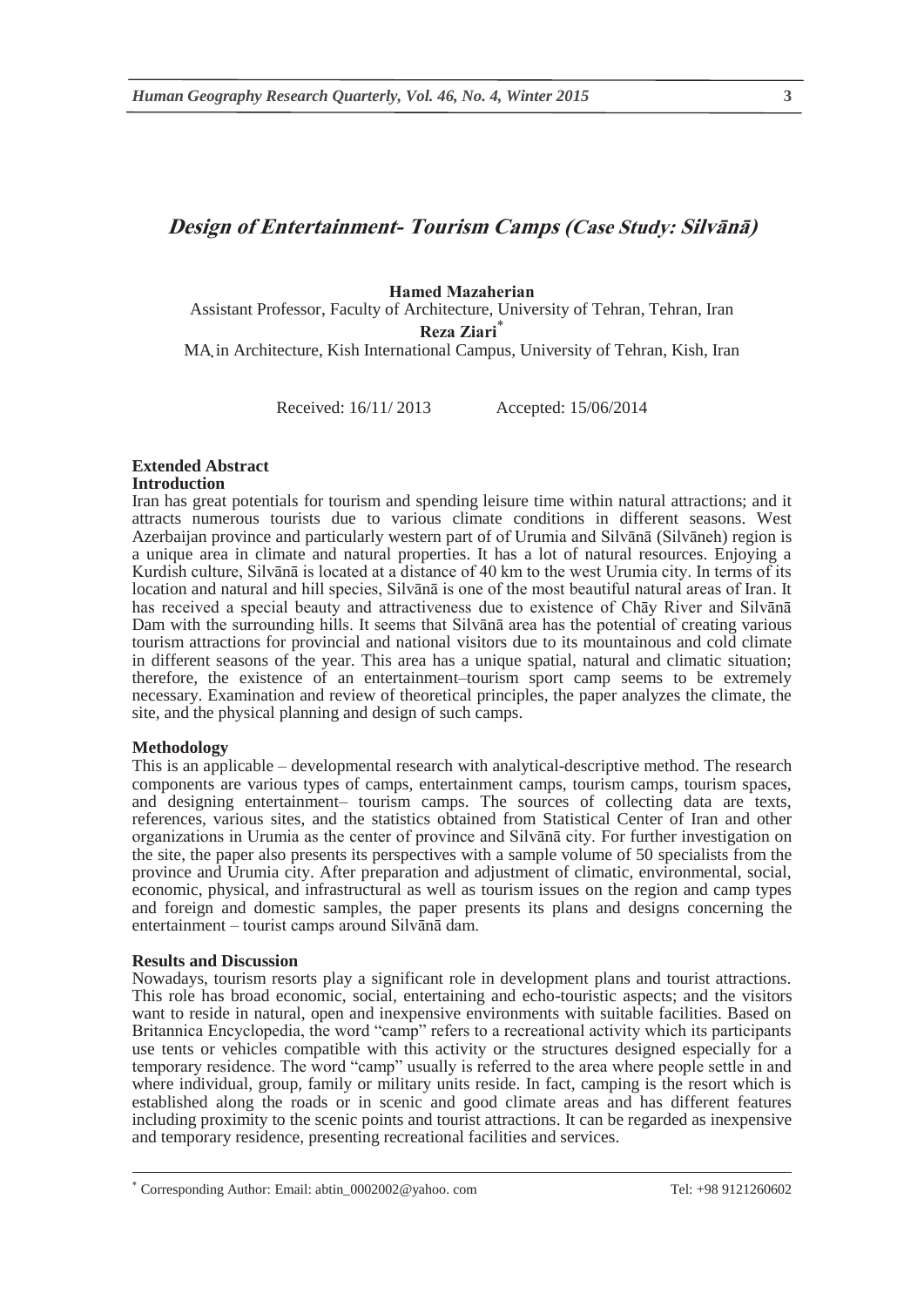The plan of camping construction is prepared based on a series of designing patterns and technical principles. In the national physical plan, Iran has been divided into 10 regions. Development strategies and policies for each part of the region have been defined and determined. Different criteria and purposes are considered in camping rating and leveling. These are including the range of tourists' services, flexibility of the equipment, facilities and tourism services, and designing resorts compatible with environmental and climate conditions. The size and capacity of the camps are specified according to climatic and ecological considerations and also due to factors such as the kind of tourism demands, capacity determination and camp ratings.

### **Conclusion**

The paper designs the following items for this camp: parking, restaurant, coffee shop, commercial complex, cultural complex, internet café, bank, mosque, amusement park, horse riding tracks, carting, paintball, golf course, tennis court, basketball court, indoor pool, outdoor pool and water slide, green space, children playground, zoo museum, residential area, shops, exhibition, traditional restaurant, international restaurant, facilities, hotel, clinic, police station, pharmacy, fire station, taxi stand, guard stand, office building, bowling center, football field, jet skiing site, fishing site and etc.

*Keywords: camp designing, camping, physical planning, Silvānā, site analysis.*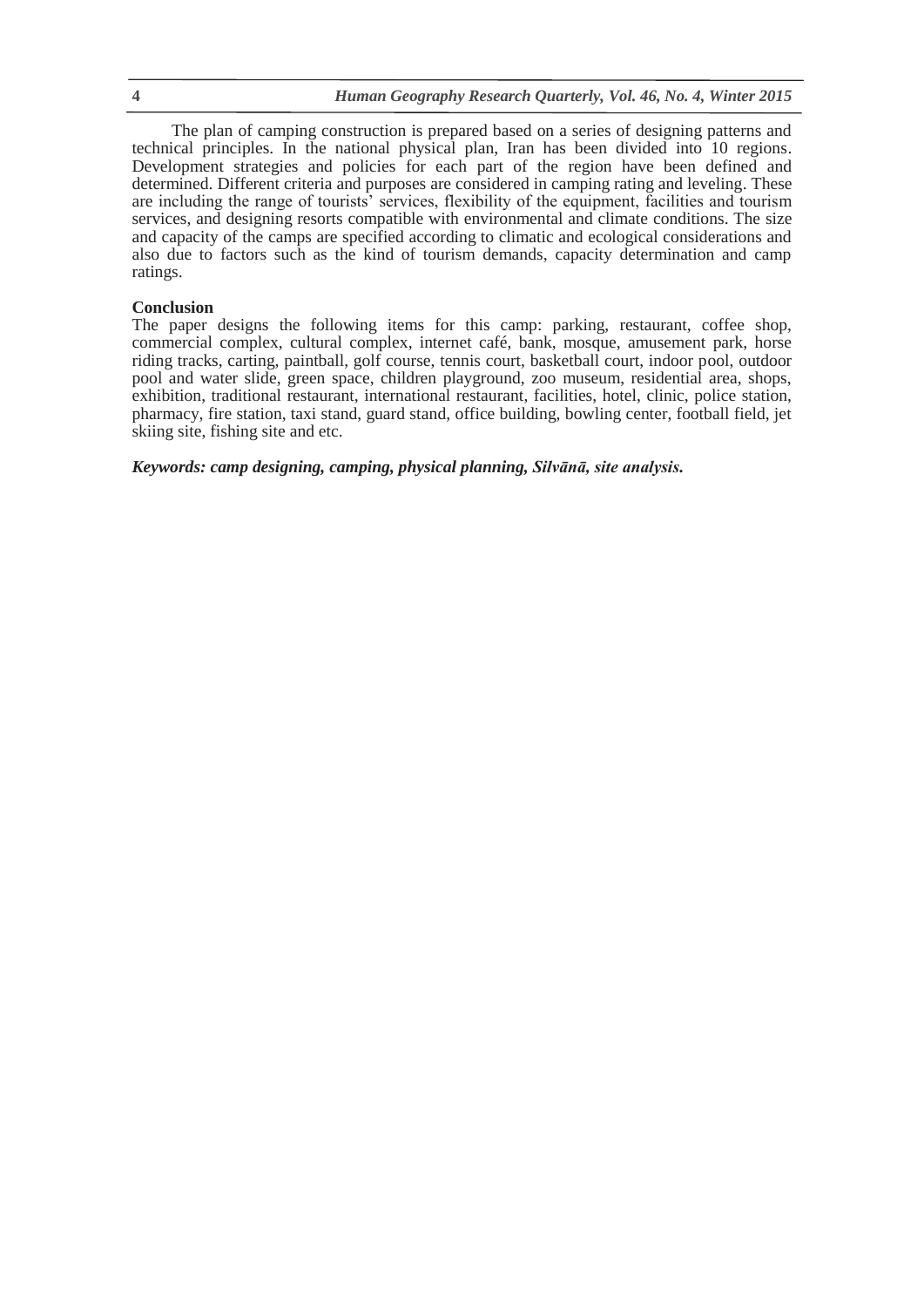# **Opportunities and Challenges of Regional Convergence in Persian Gulf**

**Bahador Zaree** Assistant Professor, Political Geography, Department of Geography, University of Tehran, Tehran, Iran

**Hossein Shahdousti** 

MA in Political Geography, University of Tehran, Tehran, Iran .

**Ali Zinivand** 

Lecturer in International Relations, Islamic Azad University of Tehran, Tehran, Iran

Received: May 15, 2013 Accepted: March 19, 2014

#### **Extended Abstract Introduction**

Persian Gulf during history became a place of communication and strategic, economic, political, and geopolitical and geo-economy location in international relations and interactions. The first half of the twenty-first century has experienced special features in the region. From the beginning of the twentieth century to 1980s, some efforts were made to establish relationships between the countries of the region with the cooperation of the United Kingdom. However, none of these works was completed and led to conflicts and challenges in the future of this region. The efforts of America along with Britain and France in the Persian Gulf region led to the arms race, different and conflicting views of security, lack of public trust, territorial and border disputes, lack of vision and common norms and cultural and ethnic discrepancies among the Persian Gulf states. Twenty first century should be called the century of regional integration by governments with regard to the benefits of this convergence in the world.

Persian Gulf region enjoys some privileges and a common component of regional integration if that agreement can be reached on a collective and a convergence of regional cooperation factors including common territory and the neighborhood, Islam and shared cultural values, oil and gas resources in common, policy coordinator for the common geopolitical necessity of planning and common issues such as the environment, tourism and drugs. It seems that the focus on the issues common in the real and concrete social, economic, political and security allows for understanding, consensus, collaboration and ultimately regional integration among the states of the region. Persian Gulf region is one of the areas that despite the grownups and their history, with the support and involvement of trans-regional powers and regional efforts, are following the formation of convergence between countries in this important area of the world. But today we are witnessing the formation of regional integration that we've been able to cover all the countries in the region. From the beginning of the twentieth century to 1980, which is coincided with the creation of the small countries of the southern Persian Gulf area, many attempts were made to work in the UK for convergence between these countries but none of the collaborations was resulted in a complete convergence and some lead to conflicts and challenges.

#### **Methodology**

The importance of this study is an analysis on the current situation and a description. This research has been carried out by collecting library data, including external sources of Geopolitics, International Relations and regional studies of Persian Gulf. For internal resources we have made interviews with experts and specialists in this field some. The data have been analyzed based on theoretical foundations and real events.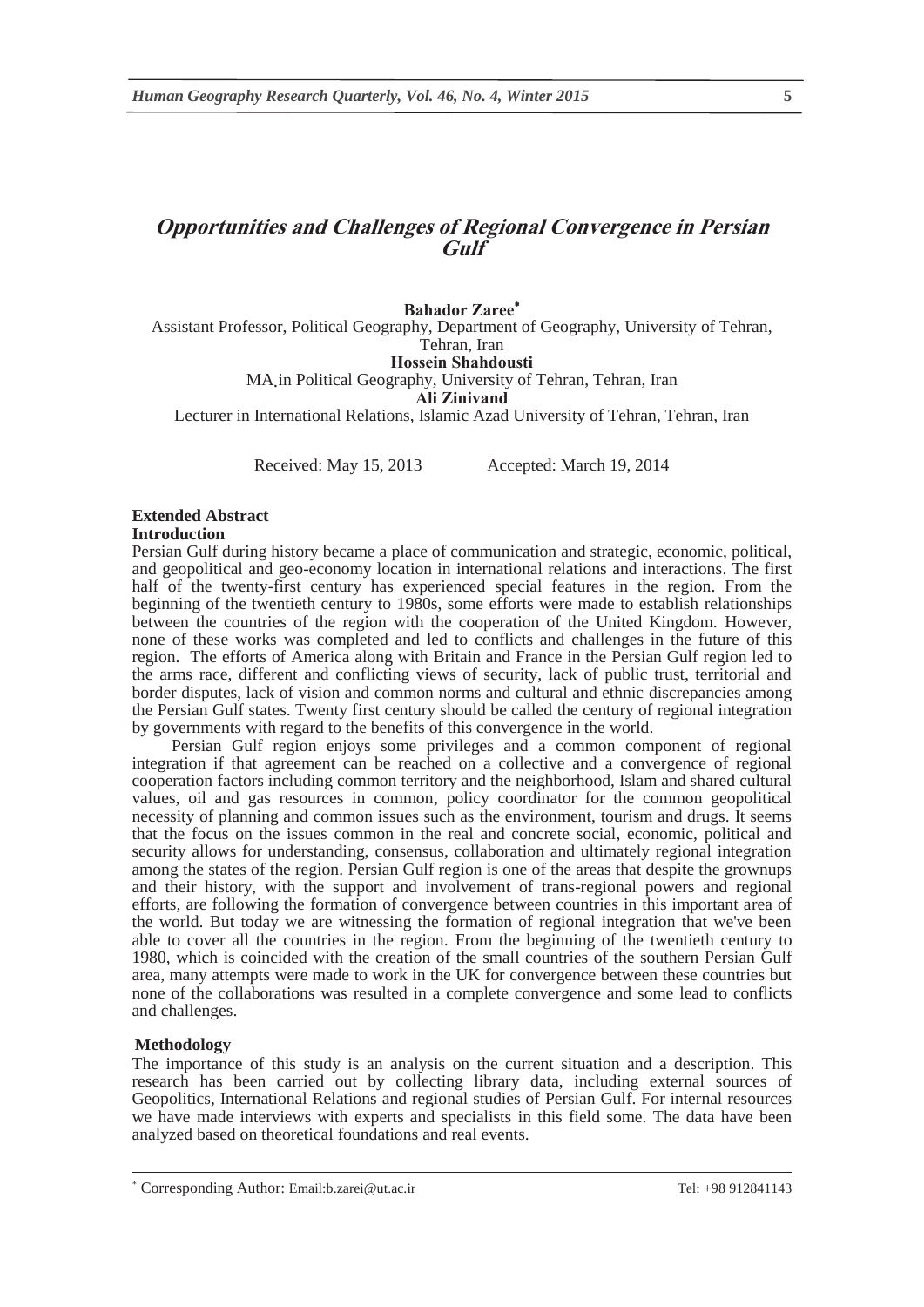## **Results and Discussion**

Concurrent with creation of small states in Persian Gulf region, many efforts were made to establish relationships between the countries with the cooperation of the United Kingdom. These works did not lead to challenges and conflicts among the states. Because some powerful countries in the region that didn't has a treaty with England independence (such as Iraq, Iran, Saudi Arabia and later) went out of this Treaty. Due to the presence of some elements of divergence among countries in the Persian Gulf countries it seemed that the states must be aware of the component of convergence. In the future, we will see a convergence between the countries of the Persian Gulf region.

## **Conclusion**

Political and geopolitical situation of the Persian Gulf region, throughout history, under consideration is the premier regional and cross-regional situaiton. The importance of the Persian Gulf region for cross-regional powers regularly was in progress ever since the Portuguese until today. This is one of the concerns that moved Persian Gulf states toward the creation of joint security arrangements without the presence of trans-regional powers. But with such a matter, it is important to have regional integration arrangements with the Persian Gulf states.

*Keywords: convergence, divergence, Iran Persian Gulf, regional and trans-regional powers.*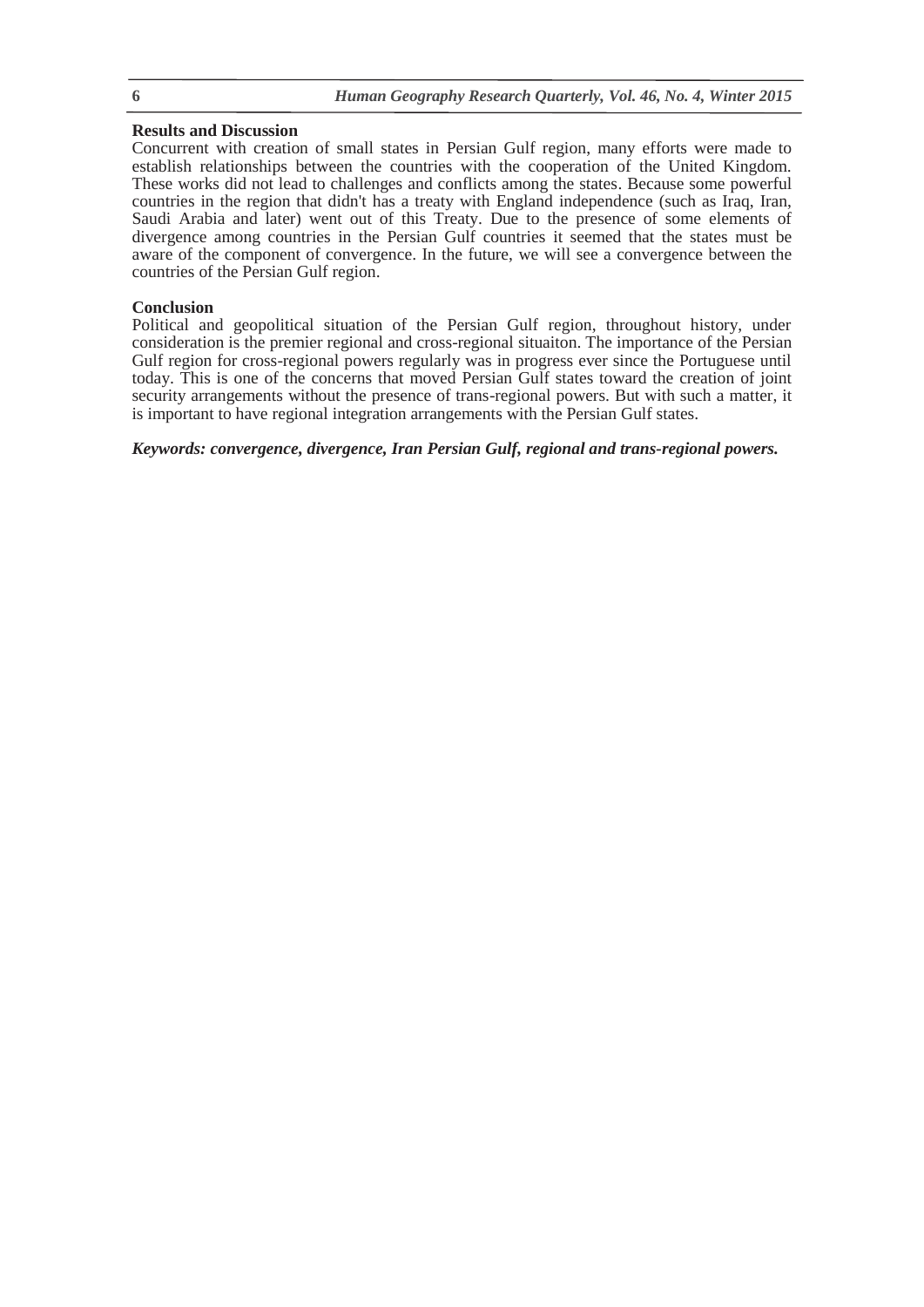# **Theoretical Perspectives on the Globalization; Advantage of Spatial Characteristic**

## **Qumars Yazdanpanah-Dero**

Assistant Professor, Political Geography, University of Tehran, Tehran, Iran

Received: 18/08/2013 Accepted: 21/03/2014

# **Extended Abstract**

## **Introduction**

Most studies of TNCs from emerging economies do not have an explicit theoretical underpinning. There are even fewer studies which put a particular theory into practice. Several theoretical frameworks, however, have been proposed. Globalization basis of the globalization process is from the philosophy of capitalism that is the utilitarianism of Bentham and other writers.

The idea is that maximization of self – interests is the virtue and the rationalism. Individuals, while selfishly maximizing their own interests, maximize the combined as the invisible hands of the market by Adam smith.

## **Methodology**

Another adverse effect in separation of production from consumption engendered by the process of globalization is the protection of consumers from the effects of production. The most straight forward example of this phenomenon is the demand from the developing world. The depletion of Local resource bases has often provided a check to economic excesses, but, in today`s world, over– consumption can deplete resources on a global rather than just in a local scale. If a resource is depleted globally, it is lost to human kind forever.

A second example is the international trade in pollution. If richer countries can export pollution to poorer countries, then a natural check on local pollution levels is lost and the problems of pollution threaten the global society rather than just local.

## **Results and Discussion**

Those constraints can be significant when it comes to services to individual customers: training services, personal banking and personal telecommunication or retailing are some examples. However, there are two major trends that can reduce language constraints. The Governments also impose regulatory constraints that often work against globalization, often because they limit the free flow of personnel regulation. By internet and EDI control, they impose localization constraints (local content policies, local ownership and joint venture policies).

## **Conclusion**

The world of the 21<sup>st</sup> century will mark a global transition into an urbanized human race. From the third world people living in cities in 1950, we expect that this proportion will be doubled by 2050. As we have learned over the past half century, urbanization offers both risk and promise. With more than five billion people likely to be living in these cities within the next 50 years. Failure to address urban infrastructure and assure adequate standards of living will create human culture media ideal for the selection, mutation, and transmission of deadly and resistant microbes. Global systems able to produce and distribute food are essential for healthy people.

## *Keywords: globalization, global citizen, local scale, theoretical globalization.*

 E-mail: qiuo72@yahoo.com Tel: +98 9121435543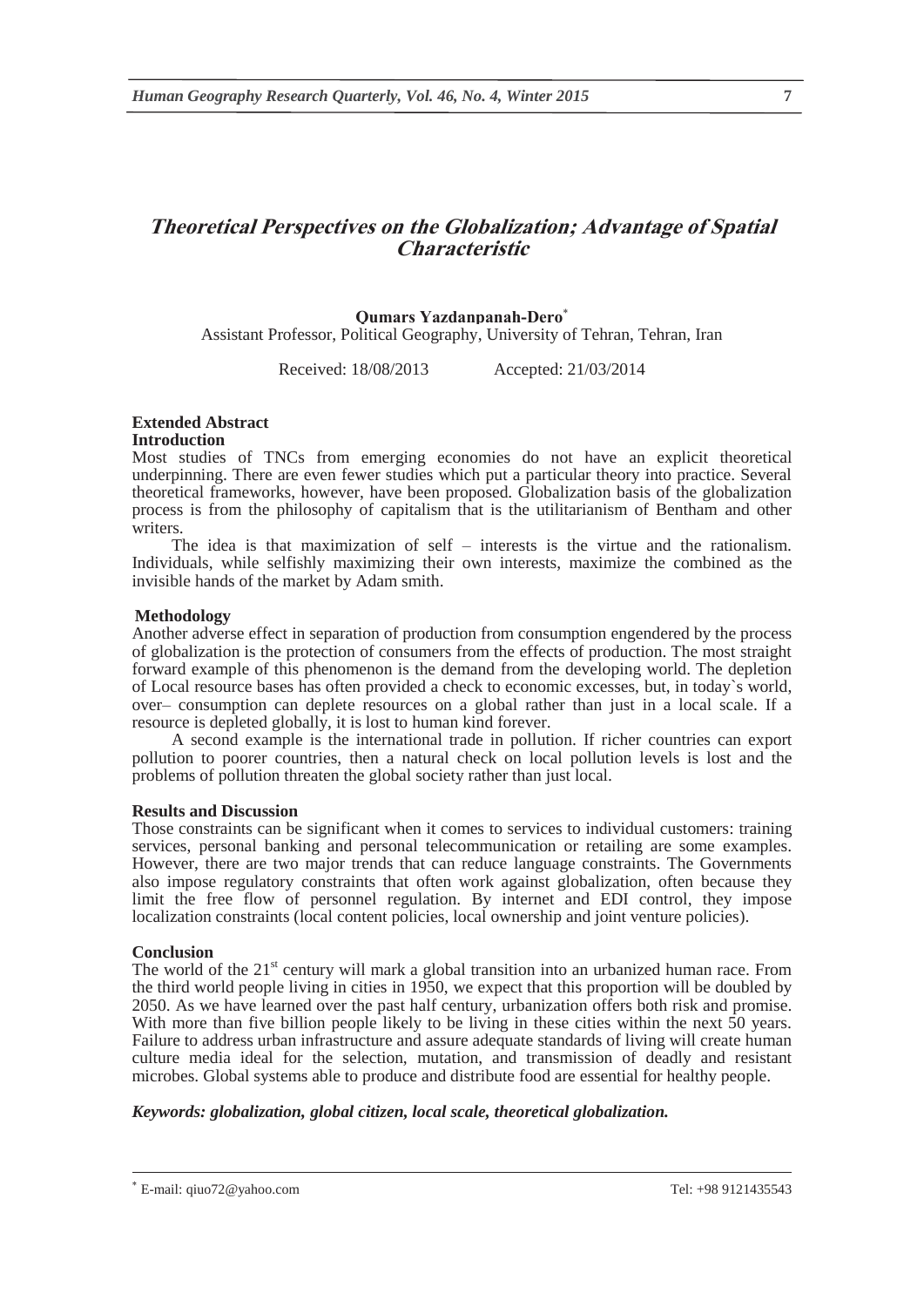# **Assessment of Local Manager Satisfaction with Local Organizations Services (Case Study: villages of Shirvan and Chardavol County)**

**Alireza Darban Astane** Assistant Professor, Geography and Rural Planning, University of Tehran, Tehran, Iran **Morteza Ghanbari**  MA.in Geography and Rural Planning, University of Tehran, Tehran, Iran **Mohadese Sahraei Khanghah**  MA in Geography and Rural Planning, University of Tehran, Tehran, Iran

Received: December 22, 2013 Accepted: April 14, 2014

## **Extended Abstract**

#### **Introduction**

The services offered by the public organizations might be defined as intangible and totality of systems, activities and benefits which assist to resolve the nonphysical problems. The expectations of villagers from services increased gradually from the local organizations by the reason of developing technologies and improvement of communications. In today's democratic governments, it is important to meet people and satisfy them with the community. This seems necessary for People's participation in local governance and consequently for organizational success. In rural areas, a range of services are offered by local public organizations.

Quantitative assessments of service quality can also identify gaps between citizens' perceptions of public organization services and that of managers. Finally, service quality assessments can be used as a strategic tool for marketing of public services. Hence, the purpose of this study was to measure and analyze the rural satisfaction of local organizations in Shirvan and Chardavol County.

### **Methodology**

There are several approaches to measure satisfaction that can be input to the SERVQUAL and gap model. From that initial research, Parasuraman et al. developed a service quality instrument called SERVQUAL that consisted of 22 pairs of statements which measure customer expectations and perceptions of service delivered on a seven- or nine-point Likert scale. For each pair of statements, the gap difference between the two scores is calculated. The idea is that the service is good if perceptions meet or exceed expectations and problematic if perceptions fall below expectations.

Research Statistical Unit is all rural households over 20 villages in the county. Research statistical population is all members of the village council. This study was done by counting all. The overall 510 questionnaires were collected from 168 villages. The data were collected using a closed questionnaire. The survey was administered in 2012 with the help of three field assistants.

The model of Service Quality Gaps was used to assess satisfaction and One sample Chisquare used to analyze and assess the comments. Cluster analysis was also used to compare and cluster the villagers' satisfaction and one way ANOVA tests and Duncan's post hoc test was used to compare the satisfaction of villagers in different counties. Pearson correlation was performed to identify which service quality dimensions were correlated strongly with citizen satisfaction. Data from 445 valid questionnaires were analyzed using SPSS 16.

#### **Results and Discussion**

The study has also attempted to identify the most important service quality dimensions that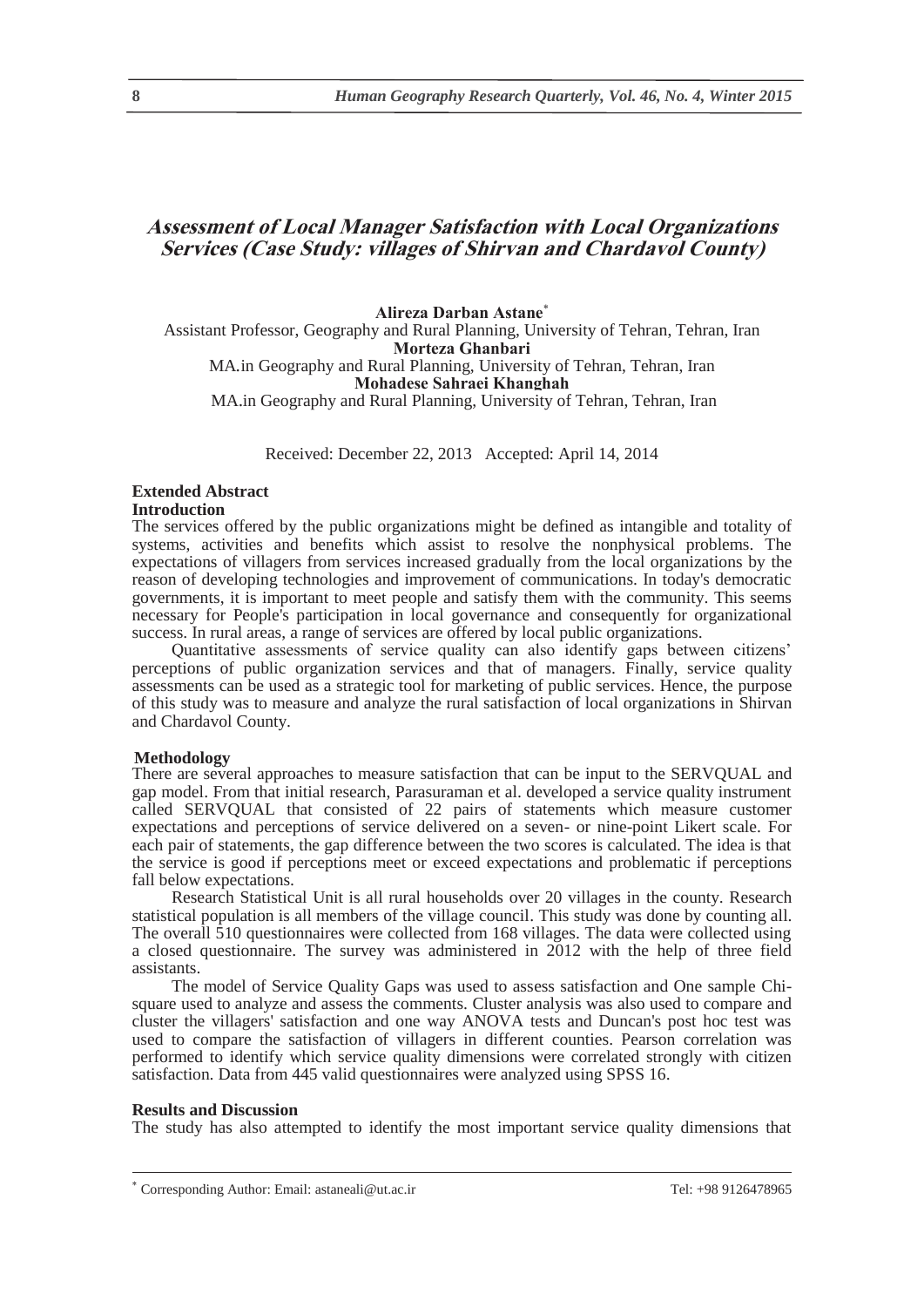determine citizen satisfaction with public services. The results showed that the villagers have little satisfaction with all of the local organizations. Average satisfaction index on a Likert scale was equal to 2.54 and also Average distance index to services was equal to 15.5 km. ZARDALAN sub district villagers are the least and KARZAN sub district the most satisfied with the public services. Cluster analyses showed that four group of services have better performance. Firth group of services were including primary school, health center and rural telephone. Second group were radio, TV channels (two, one and three TV channels), rural electricity and mobile service. The third group was rural health insurance and the fourth group was rural water and road. Correlation analysis revealed a positive correlation between the index of rural enjoyment and the public consensus. There is also a negative correlation between index of distance access and the public consensus.

#### **Conclusion**

General results of the study indicate low satisfaction of the people with the quality of local organizations in the city of Shirvan and Chardavl. This showed the importance of local organizations to provide comprehensive services. Especially the spatial distribution of rural satisfaction showed that dissatisfaction in underserved sub district (Zrdlan) is broader and more perceptible

One of the research results is that the index of rural enjoyment is important in explanation of the villagers satisfactory. Although at first glance this result seems reasonable and acceptable, but it is expected that successful projects can make it difficult to provide Hierarchical Regionalization.

It seems that despite some deficiencies in the services area, rural views to the functioning of such institutions must be changed as well.

Quantitative assessments of service quality can also identify gaps between citizens' perceptions of public organization services and that of managers. Finally, service quality assessments can be used as a strategic tool for marketing of public services.

## *Keywords: local organizations, rural satisfaction, service quality, Shirvan and Chardavol County.*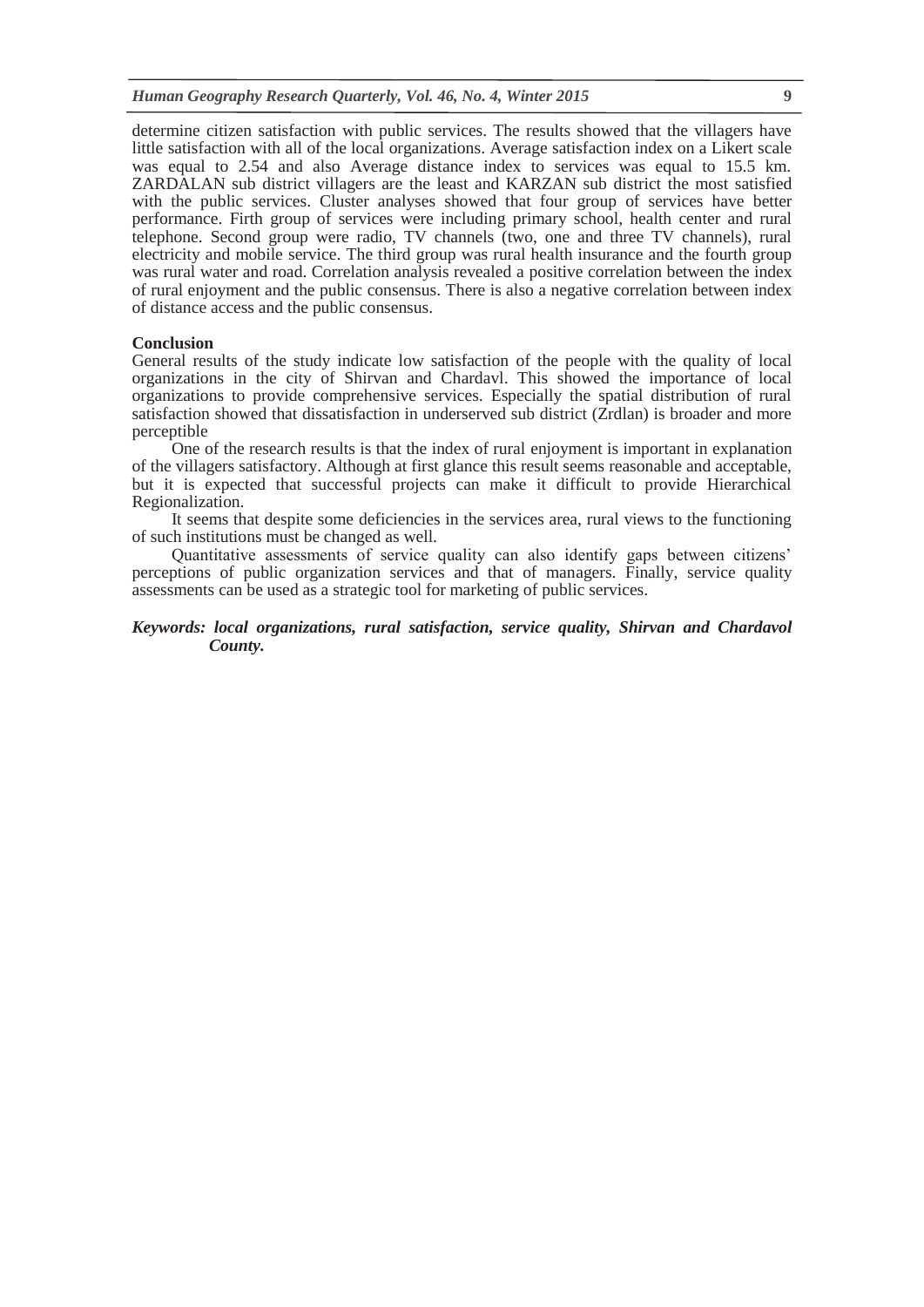# **Evaluation of Old Urban Neighborhoods in Response to Sense of Safety (Case Study: Malekabad, Qazvin)**

## **Mohammad Mehdi Azizi**

Professor, Urban Planning, College of Fine Arts, Urban Planning Department, University of Tehran, Tehran, Iran

#### **Elaheh Shabanjoola**

Instructor in Urban Planning, College of Fine Arts, University of Tehran, Tehran, Iran

Received: September 08, 2013 Accepted: May 21, 2014

#### **Extended Abstract Introduction**

Urban neighborhoods have experienced changes over time. The urban physical body is formed appropriate to the circumstances and needs of each period. People at any time use some available tools to achieve the needs and aspirations they have. As a result, the body of each neighborhood is a reflection of the ideas, the methods, and the tools developers had at their time.

Feeling safe is one of the important human needs and one of the most characteristic qualities of the space. On the other hand, in today's complex urban communities, environmental factors cause different types of crime, lawlessness and chaos, and thus, the lack of security in cities and urban areas. Meanwhile, the urban texture of the old neighborhoods in Iran was known for their security and safety of its residents. Although this issue has also been influenced by social and cultural factors, the intelligent designing and planning of such neighborhoods should not be ignored.

The main objective of this research is to identify the spatial characteristics of the old neighborhoods of cities which helped the inhabitants improve the safety of their environment. This is because it is based on Islamic principles (such as maintaining privacy) and provides a fertile field for research and gaining experience. This article is classified in the category of qualitative research and the method of research is based on a case study. Research has been performed by use of spatial analysis software, GIS.

## **Methodology**

Urban security in different periods has always been analyzed by numerous theorists. The result of these discussions and votes, before taking shape as schools and documented opinions, were individually expressed by theorists and experts. In this study, the formation of opinion and a summary of the most important scholars are discussed about security and crime in urban areas. With an overview of the world literature and urban security standards, the most comprehensive theory is the "theory of crime prevention through environmental design, or CPTED". The theoretical framework of this research is obtained by the theory. It has been implemented in one of the oldest and original neighborhoods in the city of Qazvin. Malek Abad is one of the old neighborhoods of Qazvin, which has fully been shaped in organic texture according to the city's core development and in spite of the recent construction and renovation. It still retains its old identity and composition. Overall, the neighborhood can be mentioned as a mix of residential homes, public places and some local land uses. But the private, semi- private and public domains of the neighborhood as well as its access control, according to its antiquity, provides an appropriate field of research. Evaluation is done by using methods of Goeller Scorecard and Checklist of criteria.

Corresponding Author: Email: Elsh\_urb@yahoo.com Tel: +98 9125819677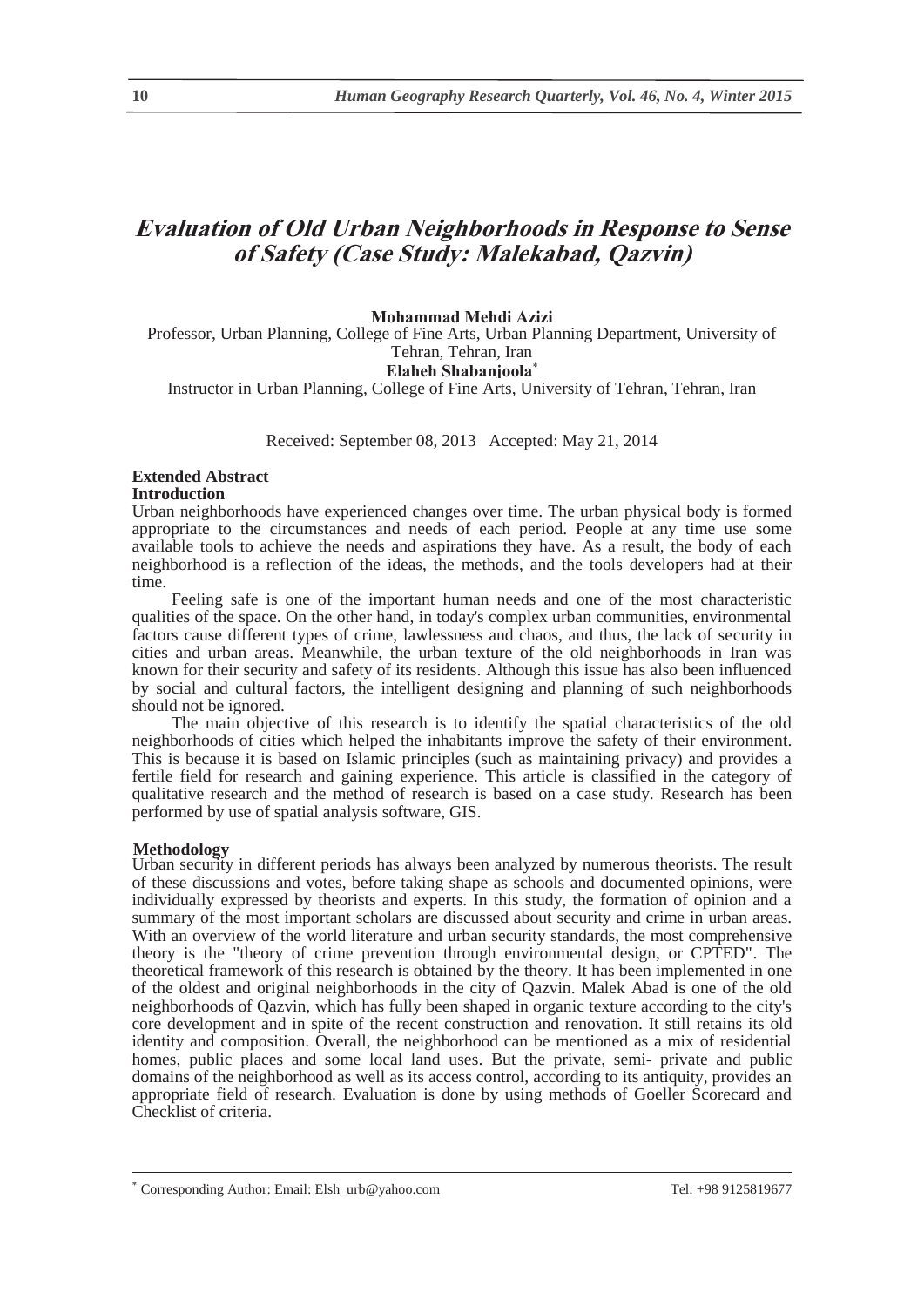#### **Results and Discussion**

There have been 3 criteria for the research framework: 'territorial reinforcement', 'access control' and 'natural surveillance'. The data needed for each one have been gathered through two ways; questionnaires and field works. First criterion (territorial reinforcement) has been defined by two sub criteria "sense of ownership" and "definition of public and private spheres". Some indicators including 'referring to a unique name for the neighborhood', 'unique mental boundaries of the neighborhood in the residents mind', 'housing time of residents', 'recognition of the neighbors of together' and 'matrix of response – location' are evaluated in the first criterion for the case study. The second criteria (access control) is divided into 8 sub criteria including: Visual permeability, separate pedestrians and cars, the passing traffic, texture penetration and ability to provide parking lots, useless streets and spaces without protection, marked and visible entries, lighting, and having ways potentially to escape. The last criterion (natural surveillance) is comprised of two sub criteria: 'size and congestion of space' and 'form of space'. All the mentioned criteria and sub-criteria have been developed to assess the response of neighborhood body to the sense of security of residents and to be able to compare the results obtained. Finally, all of them have been ranked in the 5 scale range of Likert (in which score of 5 is the most desirable rating). Results of these assessments show that among the three specified criteria, Malek Abad neighborhood is in a good condition in criteria of 'natural surveillance' by gaining the score of 4. It means that visual control of the neighborhood is doing well and on the other hand, the theory of the observer's eyes on the street is fully achieved there. The case in criteria of 'territorial reinforcement' obtained score of 3.77 which is a little above the average. It shows that (often non-normative) construction affected the neighborhood structure to some extent and disassembled the order of organic and hierarchical ways. Although the territorial separation in the residents mind is very powerful, it requires some improvements and suitable spatial building to make boundaries of public, semi-public and private spaces clearer and more recognizable. The most significant problem in the studied neighborhood was in the criteria of access control. It is evaluated under average by score of 2.95. According to third criterion, there were several problems in different places, such as: violating the privacy in the main streets, no sidewalks in most places, especially in the southern area, directing traffic passing through the neighborhood streets, low permeability in some passages especially deadlocks for emergency, the inability to provide adequate parking lot, existence of useless spaces and abandoned and desolate land and finally, and the lack of suitable definition for neighborhood's entry.

#### **Conclusion**

Finally this can be concluded that the evaluation of Malek Abad neighborhood as an example of the old neighborhood of the historic city of Qazvin indicate that it has succeeded in responding to the needs of its residents to feel safe reasonably. However, renewal and setbacks and some other changes have been implemented mostly in main pathways of neighborhood. These have led to additional vulnerabilities of old texture in the access control. Items that cause the strengths in such a neighborhood are also shown and finally, the scientific and operational research findings are presented.

## *Keywords: checklist of criteria, crime prevention through environmental design, design against crime, Goeller scorecard, sense of security.*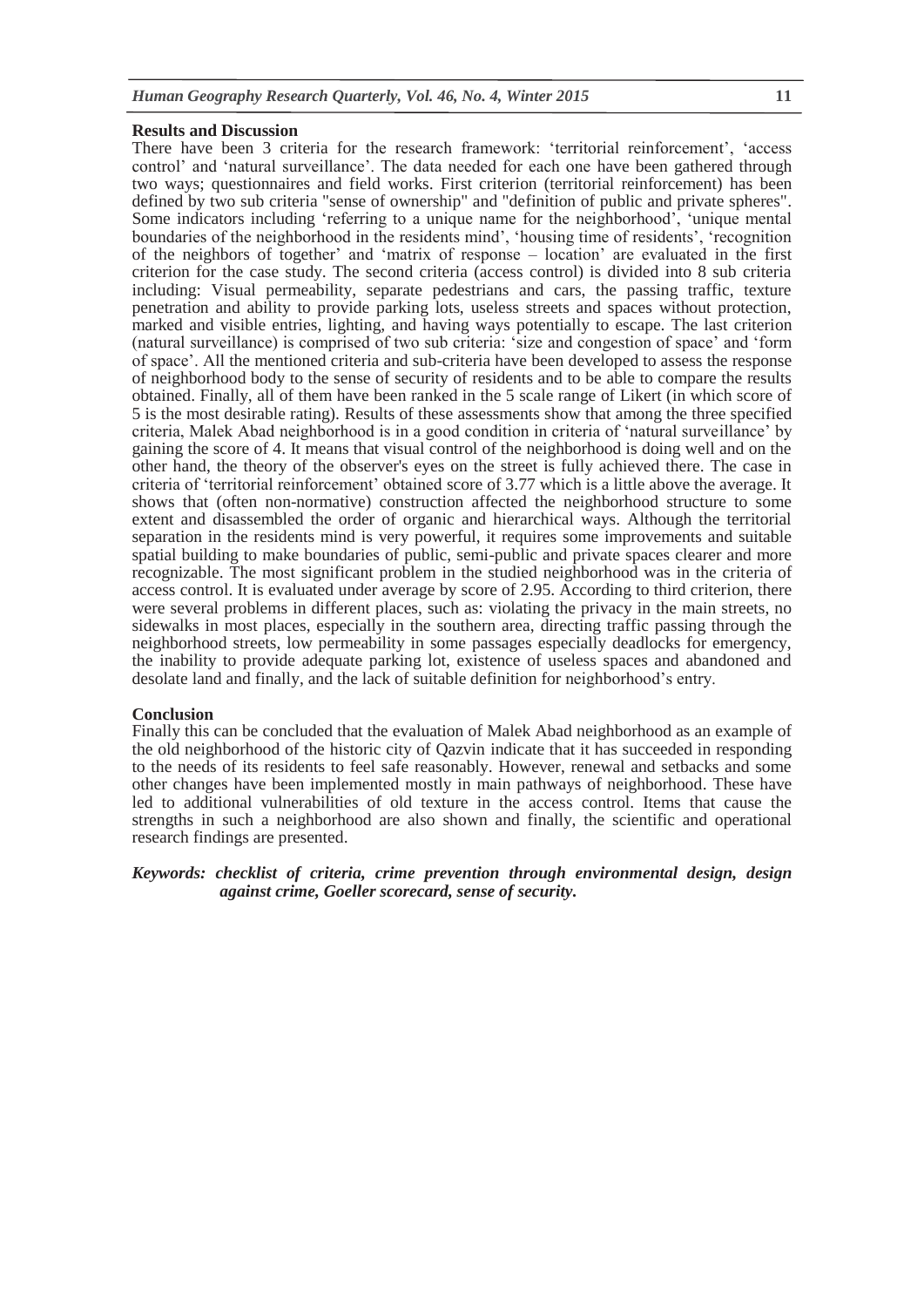# **Zonation of Urban Development Ianduses Using Fuzzy Logic within Geographical Information System (GIS), Case study: Gorgan, Gonbad and Aliabad**

#### **Mohammad Salavarzizadeh**

PhD Candidate in Geography and Urban Planning, University of Isfahan, Isfahan, Iran **Jamal Mohamadi** 

Assistant Professor, Geography and Urban Programming, University of Isfahan, Isfahan, Iran **Abdollah Kaboodi**

MA in Environmental Studies, Faculty of Environments, Gorgan, Iran

Received: June 26, 2012 Accepted: July 07, 2013

## **Extended Abstract**

**Introduction** 

According to the theoretical foundations, land is a limited and vulnerable resource which can be perpetual or retrievable, in case. Fortunately, since the late of nineteenth century on, human has realized it to have an incessant and frugal exploitation from an area in order to implement programs and projects. Such issue is considered as an introduction to land using map or management for using of lands. The scholars declare that land users are the most valuable, cheapest and effective solution concern for reduction of environments destruction and prompt the social peace and economical efficiency. The development methods have been stable, not to signify the economical peace and criterion.

Rapid development and evolution of computer technology consisting of hardware and software compartments in the recent decades provided tremendous technical facilities in relation to processing the geometrical and graphic data of land. Moreover, it has been organized through applying information. Our surrounding environment is saturated with multi-criteria and humans are compelled to make decision in such fields, thus, they designate appropriate techniques for conscious determination.

The need to development of a strategy and programming in various cases is one of the major reasons to be appealed into multi criteria analysis in land using map. Therefore, as the domination of multi criteria decisions over environmental management has been considerable, this makes the development of specific devices for their controlling within GIS environment.

The present study provide part of data on Urbana's development and predict the ecological potency of Aliabad, Gonbad and Gorgan in Golestan Province because of spatial decisions for the capable districts of Urbana's development by applying multi criteria methods within geographical information system.

#### **Methodology**

This article is going to achieve the capable districts of Urbana's development by the help of GIS. As long as making the decisions is various, using MCE method can effectively analyze ecological resources with multi variables. The preferred formula for (MCE) is as follow.

| $S = \sum_{i=1 \text{ to n}} W_i X_i * J C_i$ | Suitability for<br>the | $W_{i-}$ Weight of each layer |
|-----------------------------------------------|------------------------|-------------------------------|
|                                               | intended zone          |                               |
| $x_{i}$ fuzzy layers                          | $J =$ Accent mark      | $C_i$ -Boolean layers         |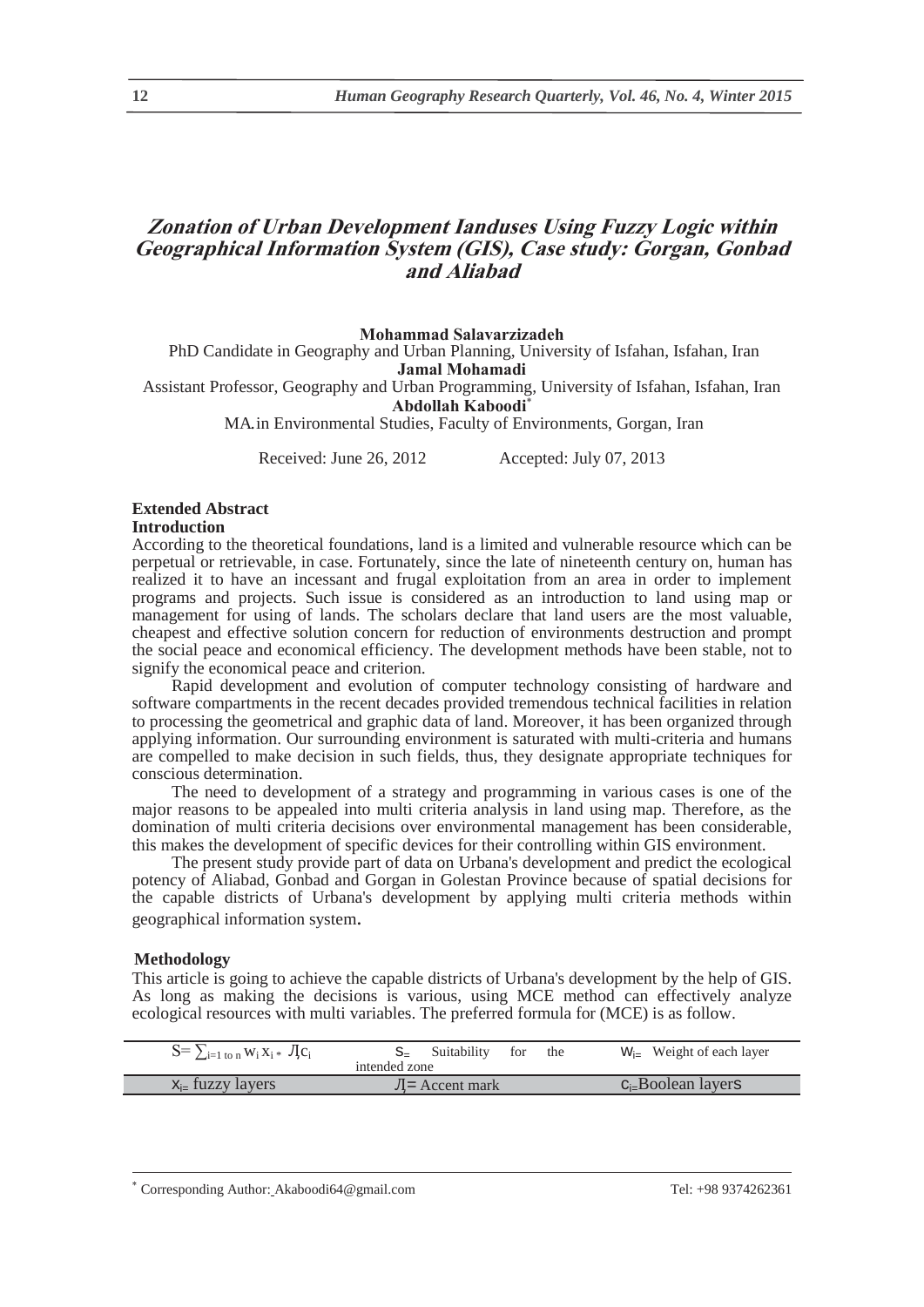### **Results and Discussion**

To understand initially the general targets, increase in fundamental information of turban's development is accommodated to the results of assumptions and various research experiences. After passing through scientific shortages and collecting sufficient data, it seems necessary to provide a database with substantial amendments. There are two kinds of data layers in MCE method as Boolean and fuzzy layers. Boolean layers have 0 and 1 values which imply the definite limitation; however, fuzzy ones have multiple number scalar numbers in condition. Depending upon the weight of factors and parameters for any use of the layers, values of fuzzy layers will be ranged from 0 to 255, in 8 bit. Its desirability increases as far as it is closer to the value 255. Specific parameter for any user would be saved as fuzzy layers. Any layer has a Boolean and or (0 and 1).

The weights of factors are represented according to the bilateral comparisons of Analytical Hierarchical Process (AHP) in the IDRISI software. One of the most prevalent methods in using data combination is Weighted Linear Combination (WLC). In WLC, the standard factors multiply by their own appropriate weights, and then they are accumulated together. As the weights have been accounted in any cell, the created dataset layer should be multiplied by the Boolean limitation in order to exclude the limited zones from evaluation. Final layer of favorable combinational calculation from 0 to 255 boundaries have no limitation to be developed. In this situation, the layer will be combined through WLC. Final map of Urbana's development land using has the valued ranged from 0 to 255. This layer is prepared to be reclassified.

#### **Conclusion**

According to the verbal ecological model of Urbana's development land using, most interesting districts are located in suitable slopes (0 to13 percent) in elevation of 400 to 1200 meter. The southern aspects are suitable and the least amount of water and windy erosion is in the selected areas. The suitable area are in the closest gaps to the 100 meter of buffer from the user of urban and rural areas and also lakes, more deeper wells of district, and in enough distances far from the faults. The suitable areas are also keeping the suitable distance from the protected areas. The main characteristics of the suitable areas are acceptable rainfall covering 500 millimeter, halfevolution soil to full evolution with medium granulation, absence of original stones as marl and shist, and also accumulation of the vegetation lesser than 30 percent. According to these definitions, after combination of the maps prepared based on increasing and decreasing trends, the final land suitability map layer for Urbana's development have been categorized in three potential classes: 1. high, 2. middle, 3. week. The results indicate that 38455306130 square meter of the area have high potential, 36553066 square meters have middle potential and 5067405586 square meter is week.

*Keywords: Aliabad, fuzzy logic, GIS, Gonbad, Gorgan, zonation, Urbana's development.*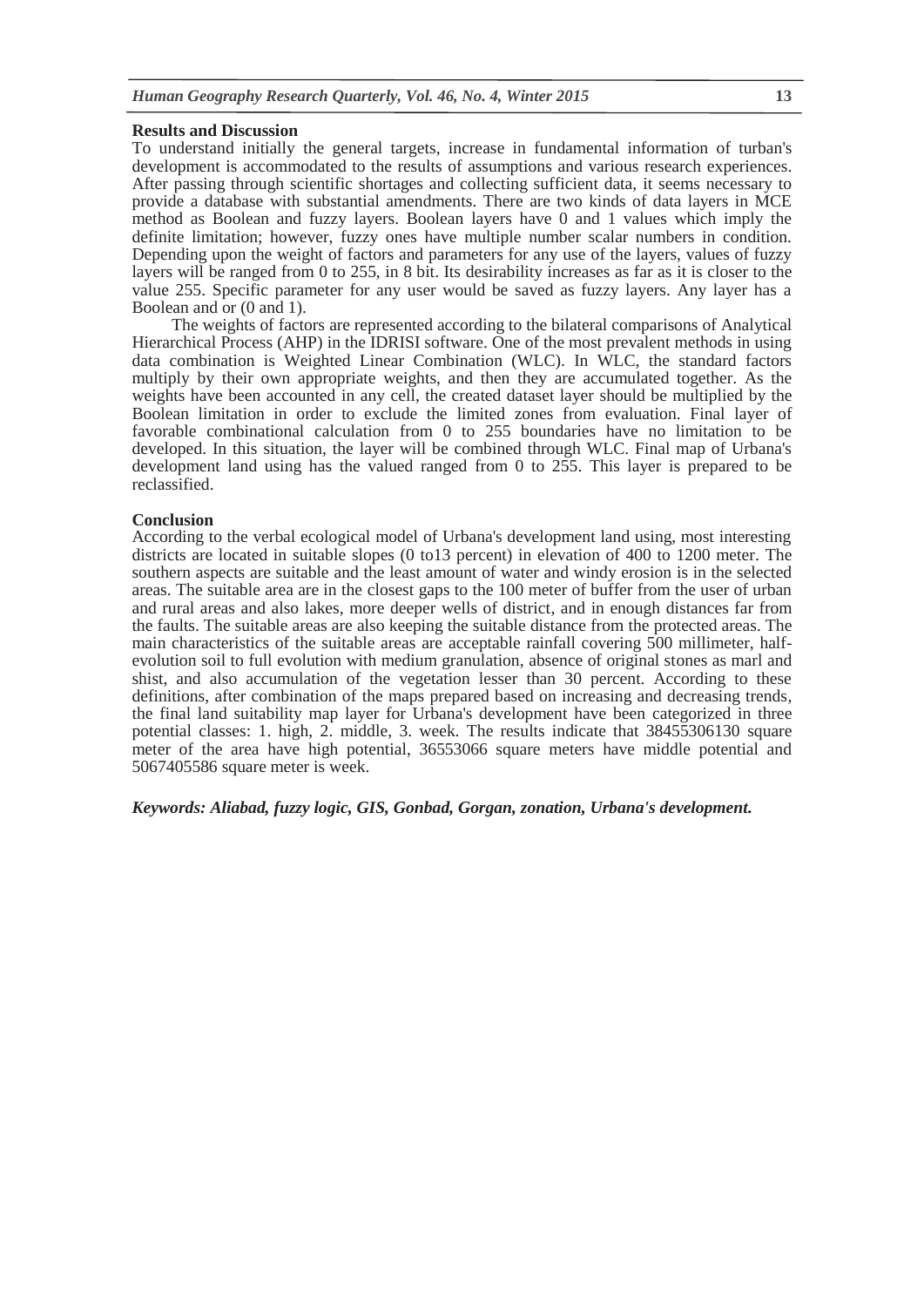# **Analysis on the Role of Religion on Development of Religious Tourism**

### **Mir Najaf Mousavi** Associate Professor, Geography and Urban Planning, Urmia University, Iran

**Naser Soltani** 

Assistant Professor, Geography, University of Urmia, Iran

**Ali Bagheri Kashkooli** 

PhD Candidate of Geography and Urban Planning, University of Isfahan, Isfahan, Iran

Received: 10/ 07/2013 Accepted: 13/08/2013

## **Extended Abstract Introduction**

Religious tourists are cultural visitors who travel to pilgrimage sites, relics, religious monuments, religious practices, spending their leisure time in places and religious centers of the world. However, for many of pilgrims it is important traveling shrine as well as itself shrine. This is because the pilgrimage is not only a foreign trip but also an inner journey and spiritual journey.

Religious and spiritual attractions of tourism in Iran are very precious. One of the religious attractions is shrines and holy places attracting every year a large number of tourists. The Zoroastrians have several shrines in Yazd, but the most famous shrines is Chak Chak. Every year there are thousands of people of our country around the world. This research examines the role of religion in the development of religious tourism with emphasis on shrines of Zoroastrians Chak Chak. Thus, two hypotheses are discussed:

- 1. There are a significant correlation between an increase in number of tourists in the Chak Chak Shrine and development in Ardakan city.
- 2. There are a significant correlation between religious beliefs of Zoroastrians and development of their religious places.

## **Methodology**

According to the evaluated factors, this is an applied research with a descriptive-analytical method. Statistical population, are domestic and foreign tourists in Chak Chak Shrine. For data analysis, inferential statistical methods have been used. These tests are regression, analysis of variance, path analysis, and also for SWOT method of strategic planning.

## **Results and Discussions**

Zoroastrians of Iran and the world usually go to Chak Chak Shrine from 13 to 17 June each year. After the end of religious rituals, various sites (religious and historical places) are visited in Yazd province and Ardakan City. This leads to economic development of the region.

To determine the main causes of development of the religious tourism, independent variables are entered into the regression model. Based on the results of path analysis, the highest effects are on development of religious tourism in Ardakan City. The variables of existence pilgrimage places and zoroastrians have the rate of 0.822 and adherence to religious rituals with rate 0.752. The results of Simple Linear Regression Model are equal to 0.652. The increase in the number of visitors can accelerate the development process of the city. In other words, increasing number of tourists will lead to increased development and also enhancement in indicators of economic development in the city. Furthermore, multiple correlation coefficients (R) confirmed calculate relationship between religious beliefs and development of pilgrimage and sacred places, with rate of 0.812 as 61.2 percent of changes in development of pilgrimage and the sacred places are resulted from religious beliefs.

Corresponding Author: Email: Mousavi424@yahoo.com Tel: +98 9144211702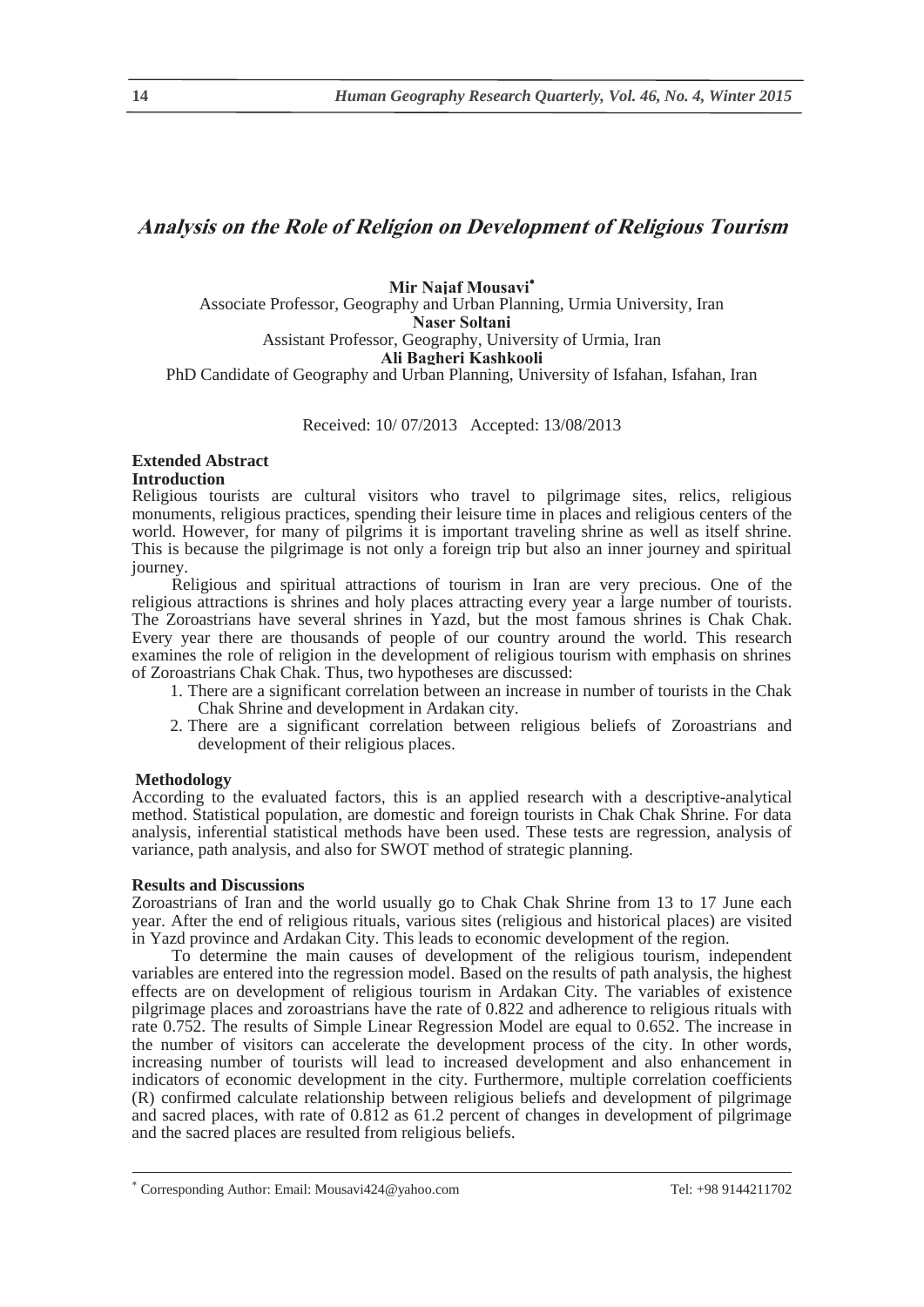### **Conclusion**

Today, tourism is the most extensive part of service industry and one of the greatest economic resources in the world. Iran has a long history of having a very proper position among other countries. Religious attractions are including tourist destinations. With proper planning and management, Iran can be identified as a suitable region for attracting investment opportunities. It can be obtained in a reasonable position in the world in terms of attracting tourists. Chak Chak shrine is in income source and the factor of economic development for the Ardekan and Yazd. It has led to development of religious tourism. We can see the role of religion in the development of tourism. Government disregards the lack of private sector investment and the lack of appropriate facilities and infrastructures as the main obstacles to the development of religious tourism in the region.

In other words, in the areas where have religious places, much higher levels of development are related to the religious tourism. Finally, the strategies such as the efforts to establish welfare facilities and equipment in places of pilgrimage, use of Mehregan Celebration as an opportunity to send a message of peace and friendship of Iranians to the world, extensive advertising to attract tourists, and improvement and protection of places of pilgrimage can lead to the development of religious tourism in Ardakan City of Yazd province. Some suggestions for development of the tourism and consequently economic development are presented as following:

- Attempts for construction of welfare facilities and facilities of tourists in the Chak chak shrine.
- Making culture for appropriate behavior by foreign tourists.
- Use of the proceeds to improve and protect the tourism development.
- Creating green spaces or other attractions in the vicinity of the pilgrimage places.
- Pave the roads and paths connecting to the shrine.
- Widespread propaganda to tourist attraction by introducing the prominent works of historic in the surrounding areas of shrine.
- Security for tourists, especially at night.
- Use of renewable energy for power supply.
- Use of this space to convey a message of peace and reconciliation of Iranians all over the world.

*Keywords: Ardakan city, Chak Chak Shrine, religious tourism, strategic planning.*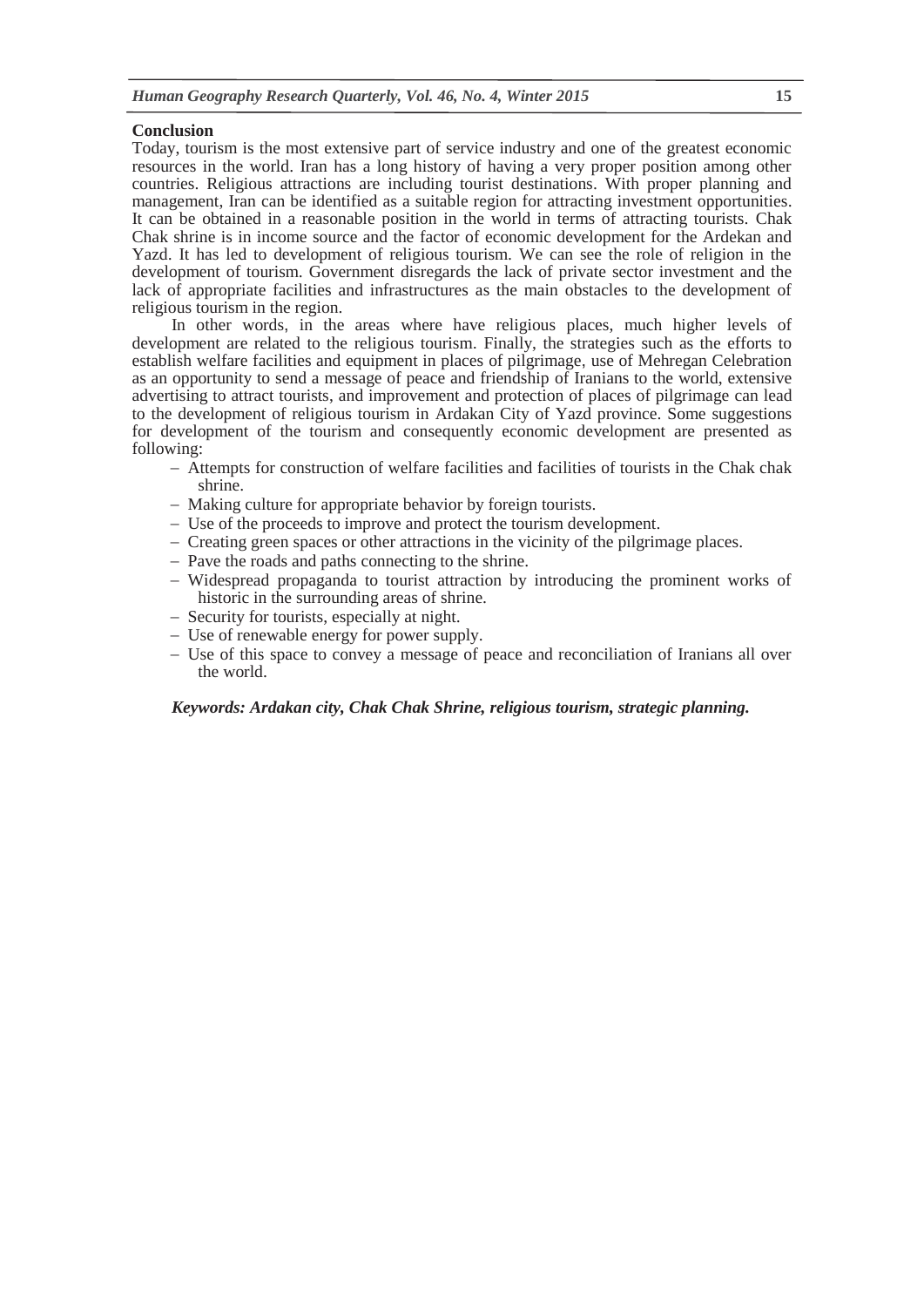# **Analysis of Urban Fabric Vulnerability against Earthquake (Case study: Tehran, District 2)**

## **Abolfazl Meshkini**

Assistant Professor, Geography, Department of Geography, Tarbiat Modares University, Tehran, Iran

## **Safar Ghaed Rahmati**

Assistant Professor, Geography and Urban Planning, Department of Geography, Tarbiat Modares University, Tehran, Iran

## **Reza Shabanzadeh Namini**

MA.in Geography and Urban Planning, Department of Geography, Tarbiat Modares University, Tehran, Iran

Received: 19/07/2013 Accepted: 04/08/2013

## **Extended abstract**

#### **Introduction**

In our times with the development of social-economic systems and urbanization, earthquake is one of the major natural hazards causing damage to buildings and urban infrastructures. During the twentieth century, population growth causes construction of settlements in high risk areas. A large number of the population will settle in vulnerable areas. Many of the major cities have been at or near the active faults. Thus, the vulnerability of cities, especially in urban contexts in developing countries, is a serious hazard for urban people. Hence, the study of earthquakes in urban areas is also important, not only for developing countries but also in developed. Among these, Tehran as a metropolis in the recent decades has a growing and increasingly irregular and non-homogeneous situation of non-standard textures. Despite the increase in construction in some areas of the district 2 of Tehran, due to the high price of land, it has developed rapidly with high density. The District 2 has a population of over 321,496 people. Much of the area is developed as a result of the rapid construction in the past two decades. On the other hand, the existence of faults in the vicinity and within this area increases vulnerability of the region to natural disasters. Hence, it is necessary to identify the structures requiring serious remediations to reduce vulnerability to earthquakes in the urban contexts.

## **Methodology**

This is a descriptive and analytical research. The section of descriptive is use of library and archival research objective for selection of criteria in accordance with the descriptive data. The analytic model in this study is to determine the seismic vulnerability of the region to be used in the model of ANP and Fuzzy. One of the common methods of multi-criteria decision making process is Network Analysis Process (ANP). Model of ANP consider the relationships between the elements of decision through replacement of hierarchical network architecture. Some questionnaires were designed to get the opinions of experts (30 experts). The criteria helped to determine the value and importance of the approach of ANP to calculate the weights of the criteria. After obtaining the weight of each set of criteria by the ANP model, Fuzzy logics was used to combine the layers by spatial analysis in GIS. Finally, vulnerable areas in the study area have been discerned.

#### **Results and Discussion**

Identification and prioritization of effective criteria of the vulnerability in urban planning and appropriate corrective actions in the urban areas is of particular importance during a hazard.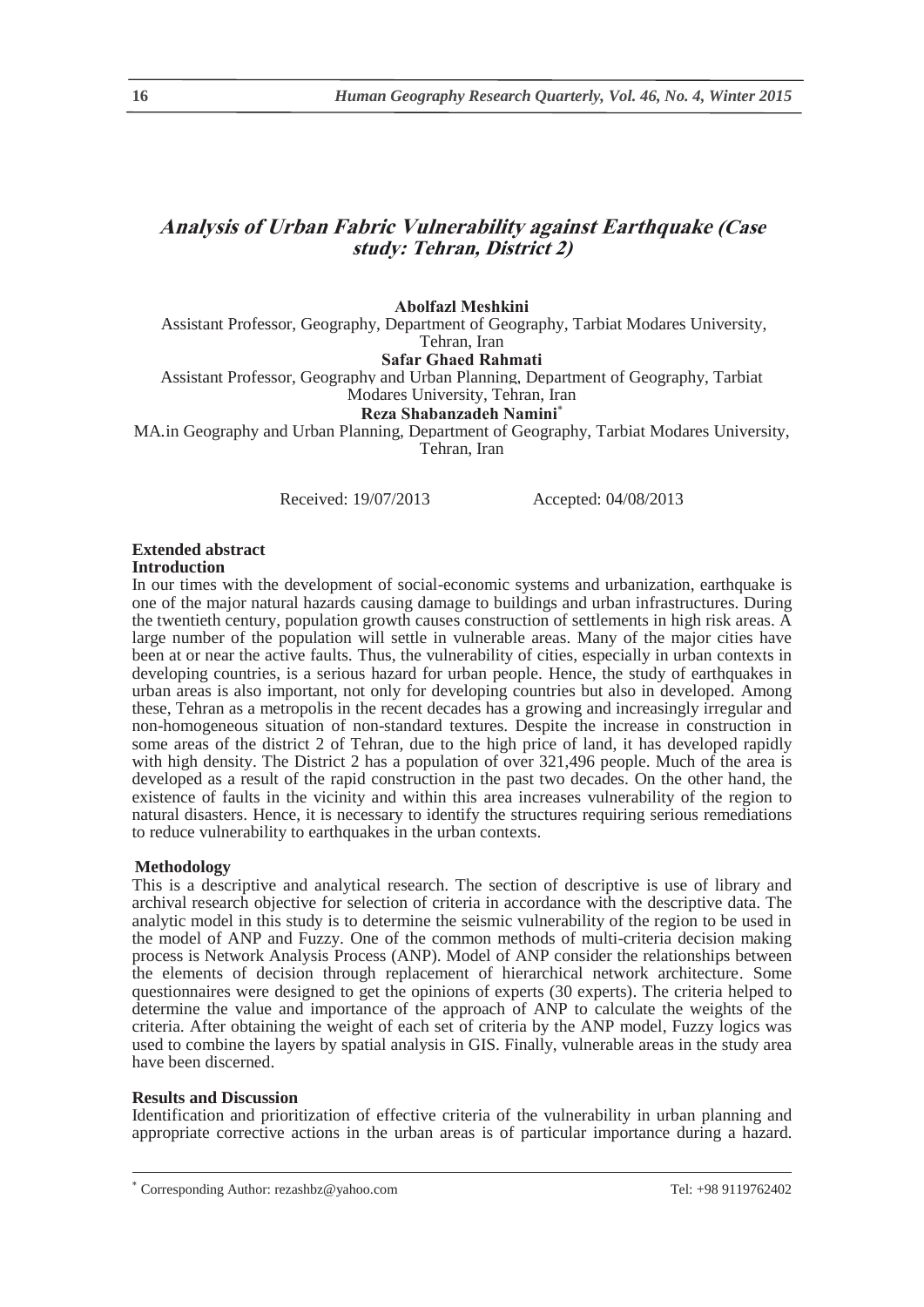Therefore, in this study, the indicators in environmental, physical and social aspects are chosen following a set of criteria. The questionnaire was designed for rating of the criteria for each study. To get expert opinions, the tables have been recorded and used to determine the value and importance of the criteria by ANP method to calculate the weights of the criteria we have discussed. In this study, eleven criteria have been considered. After entering the inputs to Super Decision software, the final weight is obtained by the set of criteria. Spatial Integration by GIS techniques and fuzzy operators contributed to identification of vulnerable areas. Vulnerable areas have been discerned in the study area. The areas of less vulnerability are illustrated in related maps.

#### **Conclusion**

The values in the standardization of map layers and the weight of each layer is considered zero to one. The closer number to one, the greater is the utility and desirability of the area. As you can see in the map, the pixels that are closer to dark spaces have value of zero and reduced from space utility and with high vulnerability. Conversely, the pixels that have been gray and white in colors, the vulnerability index have more. It can be found in the map, the majority of the district 2 has moderate vulnerability and the eastern half, and both South and North-West parts of district 2 of Tehran Municipality have a high vulnerability due to high density of residential population. The central part of the urban area due to the lack of open spaces and bright colors of certain users are more desirable.

*Keywords: Analysis Network Process (ANP), earthquake, Tehran, urban texture.*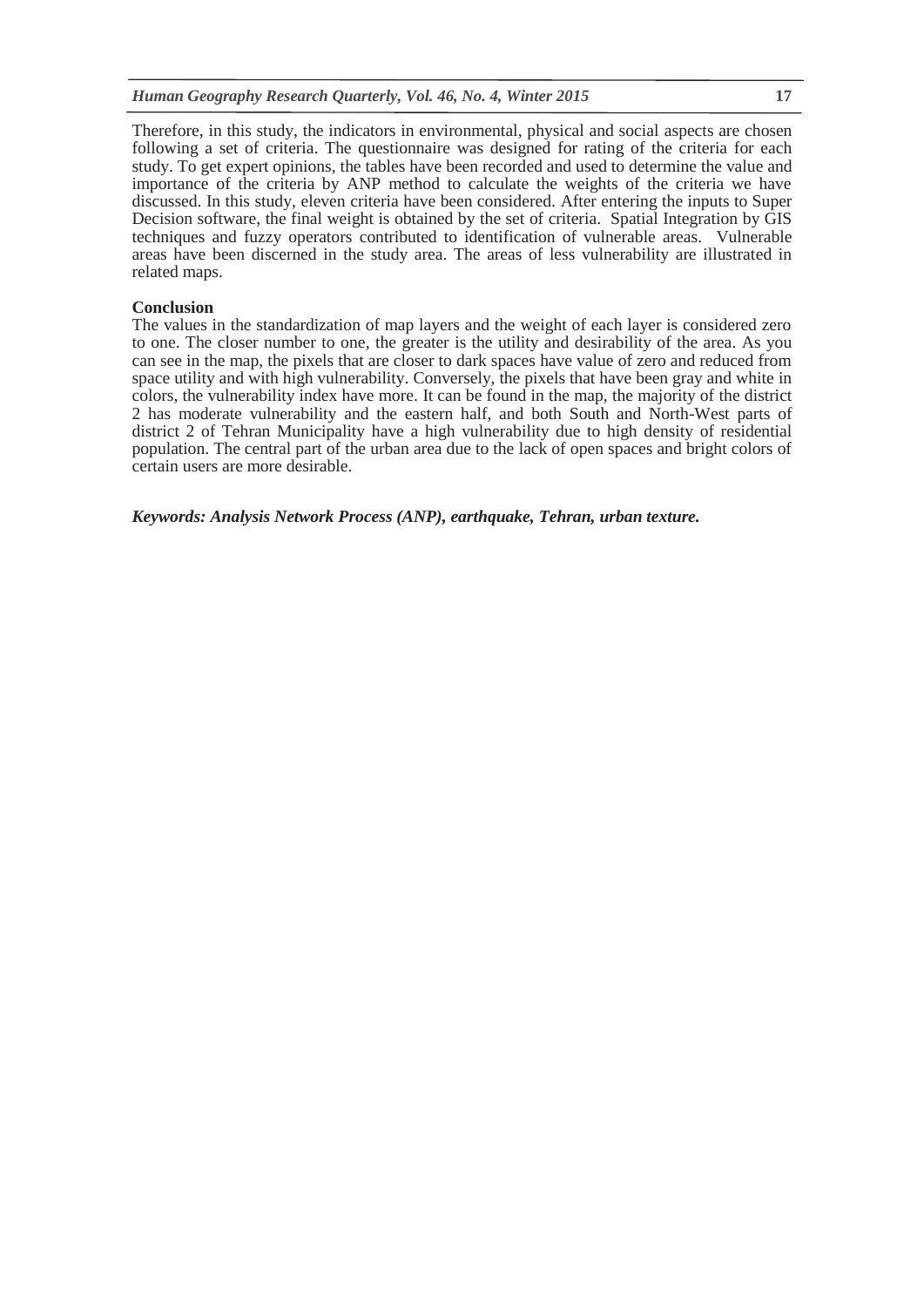# **New Regionalism Approach to Improve System of Spatial Development Management in Iran**

## **Mozaffar Sarrafi**

Associate Professor, Geography and Urban Planning, Shahid Beheshti University, Tehran, Iran **Naser Nejati**  Graduate of Regional Planning, Shahid Beheshti University, Tehran, Iran

Received: July 17, 2013 Accepted: August 26, 2013

# **Extended Abstract**

## **Introduction**

The spatial development management in Iran is not well integrated and thus, manifested in the chaotic and somehow win-lose competitions within the regions. This results in inefficient use of resources and regional disparities. Overcoming this hurdle needs new solutions which are encountering the challenges related to the contextual capacities in public sector and civil society as well as lack of legal institutional arrangement for the spatial integration at regional scale. It should be taken into consideration that nowadays, Iran's national resources (i.e., oil revenues as the most important national source) are dwindling and consequently, the regional resources ought to be relied more than the past.

The system of spatial development management in Iran is not proepr for fulfilling this new role. In this regard, finding new approaches to improve the spatial development management in Iran, will contribute to better regional resource mobilization which is discussed in this study.

## **Methodology**

The aim of this research is to study the new regionalism approach and to investigate its applicability in the spatial management system of Iran. Therefore, firstly the shortcomings of spatial management system of Iran are analyzed in three interrelated contexts of appropriate capacities among managers, experts and citizens relative to the integrated spatial management. Then, each of the existent plans and programs and the related regional decision making institutions in Iran is studied. Hence, the spatial loopholes at the regional level not covered by the plans and programs are recognized and the statuary deficiencies are identified. Then, the new regionalism approach is explained and the possibility of its application to cover the shortcomings in the spatial management system of Iran is deliberated.

The research method is based on analysis of secondary data and formal related documents about Iran's spatial management system. In addition, the academic sources with regard to spatial regional development have been reviewed to provide the theoretical framework for the problems.

## **Results and Discussion**

New Regionalism is an approach which recognizes certain regions capable of cooperation and integration among their intra-regional institutions in pursue of political, socio-economic, cultural, and environmental synergies. New regionalism attempts to reduce the political dispersion (if not confrontation) of regional stakeholders. With the status quo, these attempts may include a spectrum of preliminary to radical actions. As a matter of fact, new regionalism should be implemented step by step to ease the resistance to change as well as to give it time for tailoring to the most appropriate institutional arrangement. Voluntary cooperation among municipalities and specialized institutions for pooling resources to provide regional services and/or collective industrial projects is a good initiation. These will set the stage for further integrations over time.

 $\overline{\phantom{a}}$ Corresponding Author: Email: sarrafi53@yahoo.com Tel: +98 21 29902618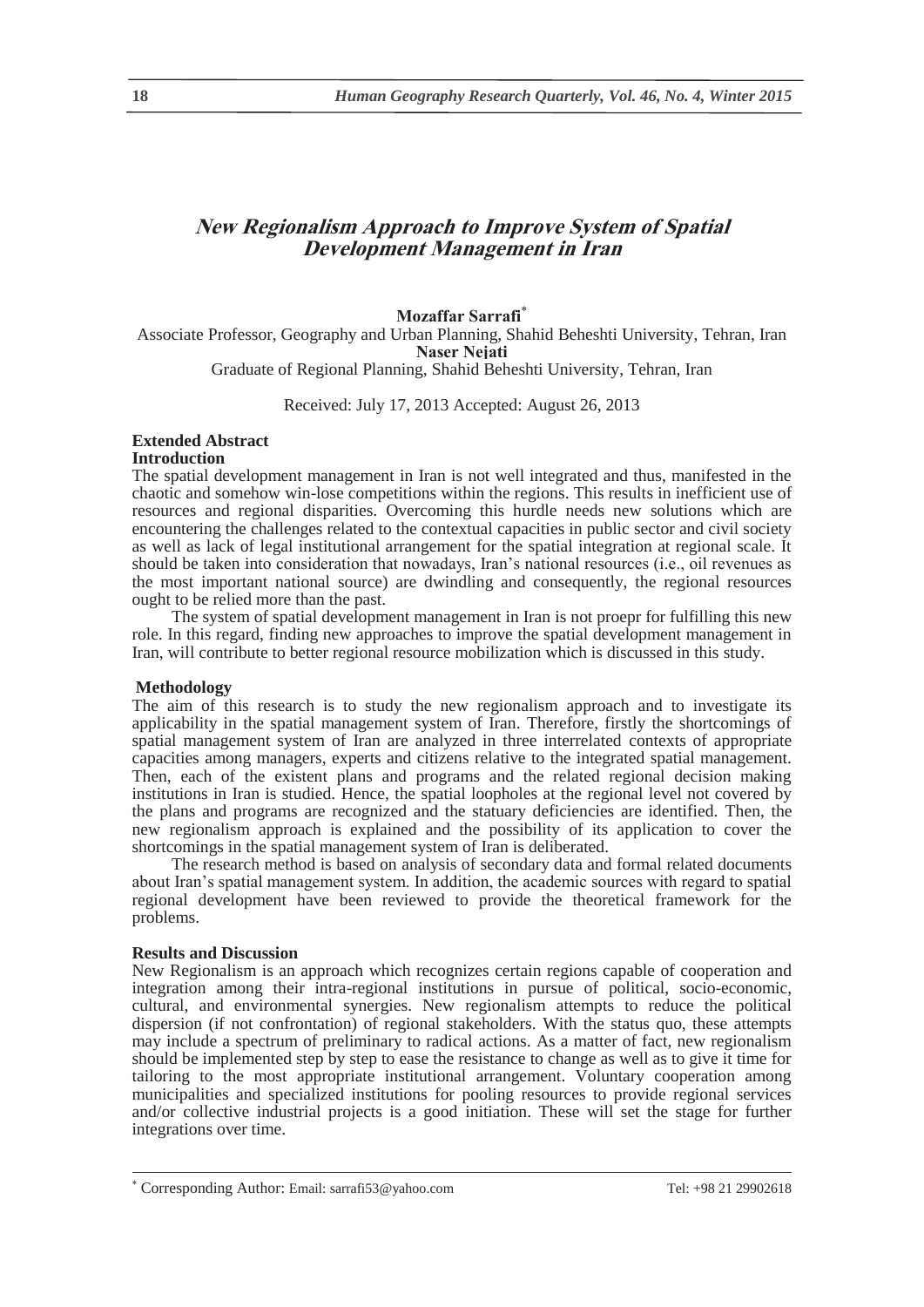In Iran like other developing countries, for implementing and sustaining the process of new regionalism formation, has good regional governance based upon democratic decision making, rule of law, transparency, accountability, inclusiveness, efficiency and equity. Accordingly, collaboration of regional rivals becomes possible through the trust-building arising from good governance. Besides, the lack of capacities in public sector and civil society mentioned as hurdles will be ameliorated.

All in all, the findings of this study indicate that the new regionalism approach is useful for completing many deficiencies of the present regional development in Iran. These are regional disparities and inefficiencies in resource utilization. The rival political divisions at regional scale are hampering coordinated development and this approach has the capability to reduce the rivalries and establishing collaborative milieu. It has been construed that the needed actions should be taken step by step, starting with those simple ones which can be done with the existing laws to create the capacity for the next reformist steps.

It is also shown that due to the nature of new regionalism, it can be used in order to utilize and strengthen the comparative advantages of Iran's regions at both national and supra-national scales. The application of new regionalism approach in the spatial management system of Iran necessitates, on one hand, the recognition of a buoyant and flexible new regional level of governance and, on the other hand, the provision of the statuary status at this level in the administrative divisions of the country. New regionalism can be applied for a variety of socioeconomic, political and environmental objectives at different scales of national and supranational levels with the inclusive participation of all key players and concurrent top-down and bottom-up processes. The institutional arrangement for such an approach is missing now.

#### **Conclusion**

Bearing in mind the nature of new regionalism which emphasizes on the integration - not the assimilation - within the existing dispersion of spatial institutions, it can be utilized at different global and national scales to prevail the particularism. In addition, new regionalism has the potential to upgrade social capital and sectoral synergy among the regional stakeholders. In this regard, the Iranian spatial development management has capabilities yet to be realized. Having said this, the need for greater decentralization (i.e., toward devolution) of the bureaucratic system is an imperative measure.

In conclusion, the new regionalism approach can initiate cooperation among spatially divided regional entities in socio-economic, political and environmental issues. The approach leads to utilization of the competitive advantages at both national and international levels which, in turn, is conducive to spatial development of regions. The contextual requisite for this is good governance. In fact, good governance is needed to ensure the transparent, accountable, responsive, lawful, efficient, democratic and equitable decisions at the public sphere of regions. Decentralization plays a major role in this regard and the regions should be given more authority over their own resources. However, this is a gradual institutional process concomitant to the capacity building among all the regional agents of development. Therefore, a step by step process has been introduced while the necessary statuary pre-requisites are prepared.

## *Keywords: administrative divisions in Iran, good governance, new regionalism, regional development, spatial management system of Iran.*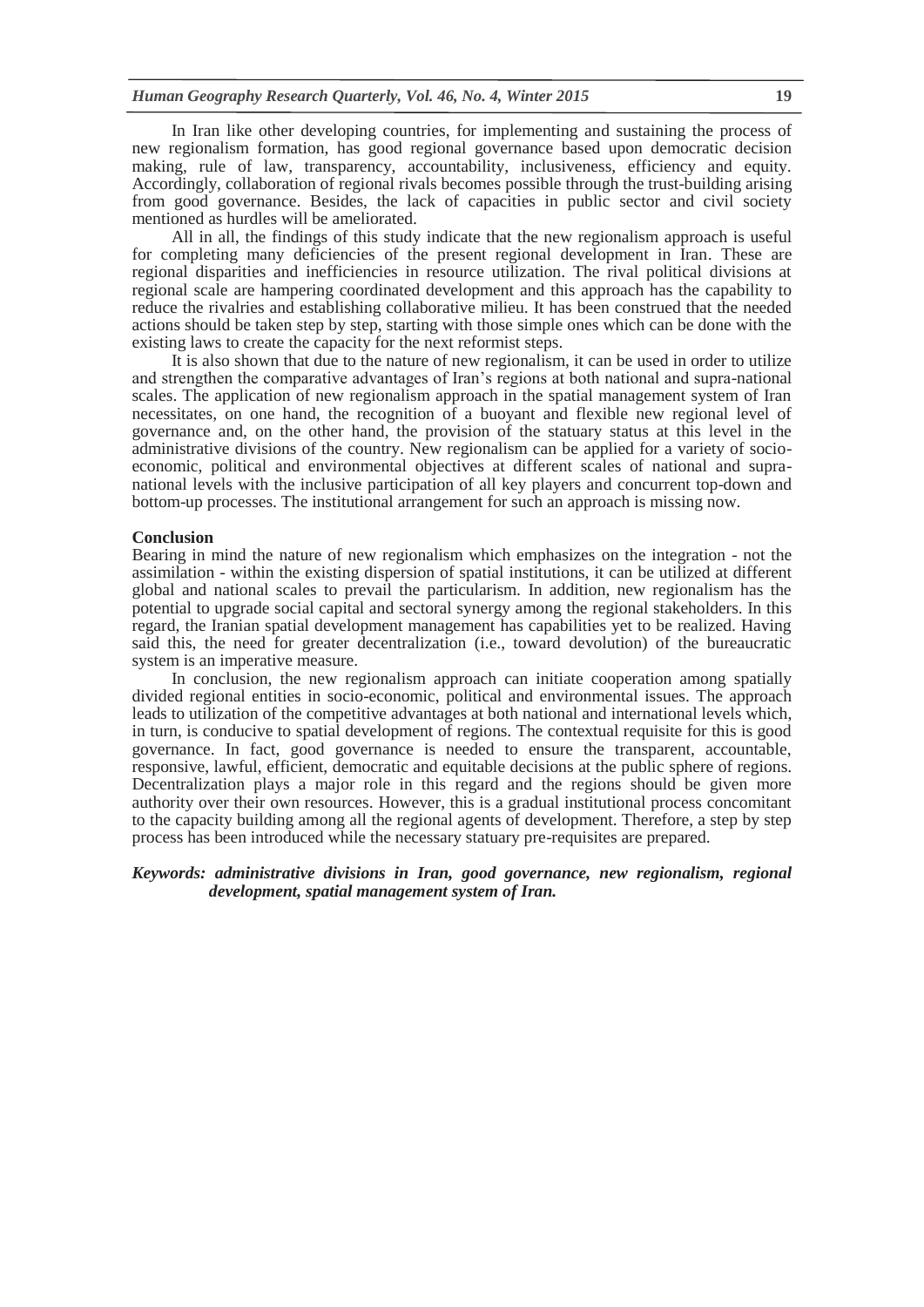# **The Role of Charitable Institution of Relief Committee in Physical Improvement of Housing Quality of Rural Poor People (Case Study: Rural Kandovan District of Miyaneh Township)**

## **Abdolreza Roknoldin Eftekhari**

Associate Professor, Geography, Department of Gography, Tarbiat Modares University,

## Tehran, Iran **Akbar Mirjalali**

MA in Geography and Rural Planning, Tarbiat Modares University, Tehran, Iran .

Received: July 13, 2013 Accepted: October 01, 2013

# **Extended Abstract**

**Introduction** 

Housing as a real phenomenon of the human lives has always been struggling. House is a necessary part in the lives of rural people as both a living and a work environment. The quality of housing in all housing has traditionally been considered. In this research, housing and its socio-economic status are considered. Thus, we can say that housing is one of the factors affecting the quality of life. Quality of life is a multidimensional and complex concept. Some see it as welfare, social welfare, happiness, and satisfaction.About half of the world population is poor and approximately  $600$  to  $800$  million people living in nonstandard housing. Because of the place they lacked the necessary security and infrastructure and facilities, and wastewater utilities and are also exposed to numerous hazards. In order to resolve this gap in the late twentieth century, major solutions were proposed to this problem. One of the strategies was establishment of organizations or charities (NGO) in the world. In the example of Iran, the Imam Khomeini Relief Committee (RA) was established for charitable aids to the poor.This research investigated the role of the charitable relief in the physical improvement of rural housing in Iran.

## **Methodology**

This descriptive and analytical research has used library resources. Data for the study were collected through observation, interview and questionnaire design (field sampling and interviewing with patients). The validity and reliability of the tools were measured using Cronbach's alpha coefficient. It was equal to 0.8654, which is acceptable. The questionnaire used in our study has qualitative and ordinal scale. It is based on the population of 37 villages in three districts of KANDOVAN and Mianeh respectively. The population includes 160 households covered by the beam. This sample was randomly selected. SPSS software was used for data analysis to apply Wilcoxon non-parametric test. The Kandovan is 1244 square kilometers, which constitutes 22% of the total area of the Mianeh City. Up to 920 households, including 46 urban and 874 rural households are covered by the Relief Committee.

**Results and discussions** This research was carried out to investigate the actions of the institution and its impact on physical quality improvement of rural housing in the Kandovan District, Mianeh. The results show that all the components and items related to their housing activities by Relief Committee.

The average number of positive ratings and a significant level of the state to cover the cost of coverage are good. Wilcoxon test indicated that the mean differences were significant. This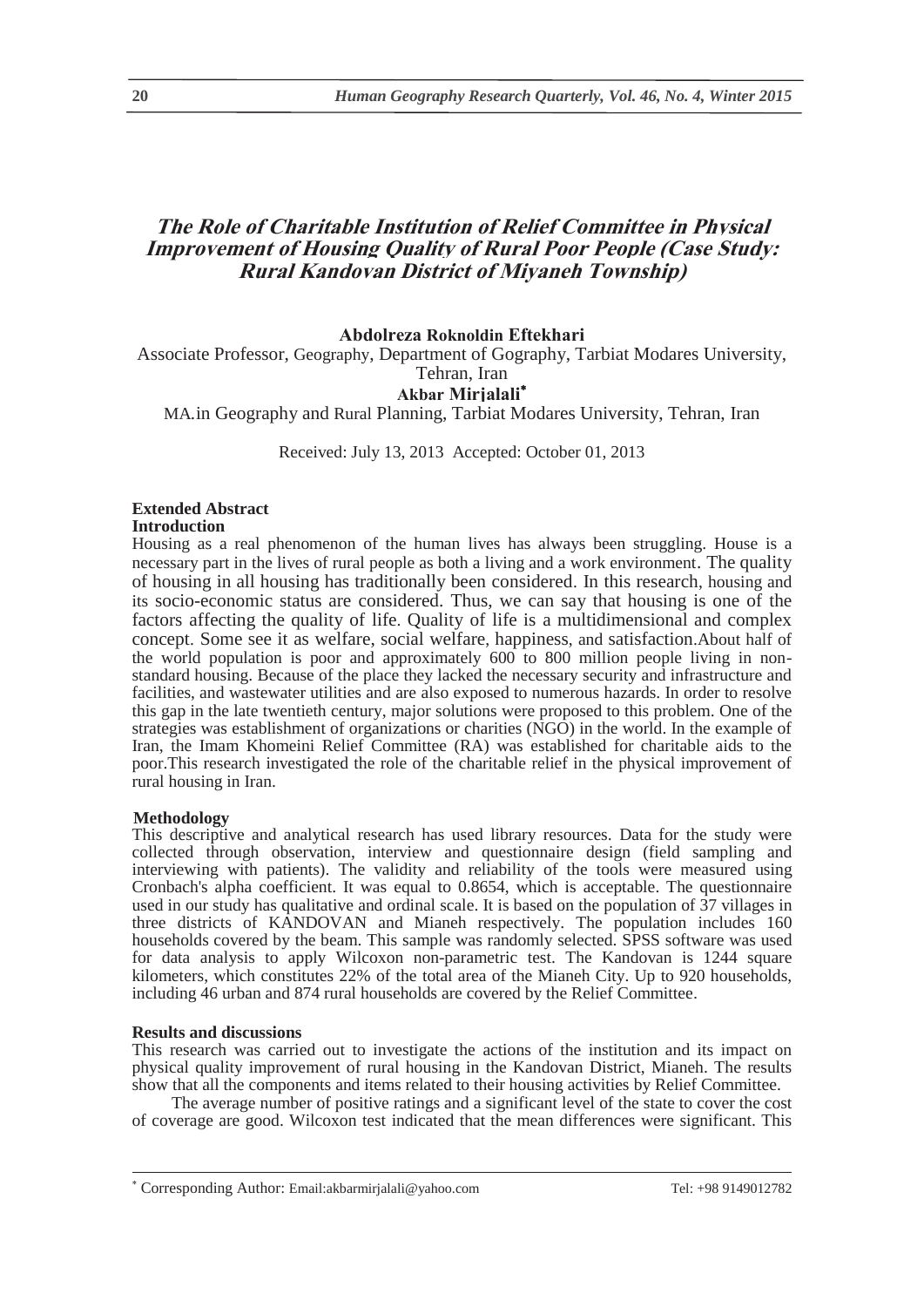means that because of the better coverage the improvement was acceptable. This indicates the fact that it is true that the committee was effective on the physical improvements in rural housing in Kandovan but not enough to remove the concerns in the housing of the region.

**Conclusion**<br>
Quality of construction materials used from the manufacture of steel and concrete for housing units has increased in the recent decades**.** Residential treatment facilities and services such as electricity, water, gas and telephone are also increased during this period. This change reflects the improvement in the quality and quantity of housing in rural areas during the last decades. Housing was a major consideration in the Development Plan.The application of NGOs and charitable organizations would strengthen the attention to the rural housing.The results indicated that the actions of the Relief Committee for all variables in the physical condition of housing has led to significant changes in their clients.

Many of the patients of families were satisfied with the physical quality of housing built by the committee. Therefore, we can reject the hypothesis H0 in favor of H1 and Committee actions to improve the physical condition of housing is covered by the client. This improvement was lower than the mean level. Given that about one third of patients have been homeowners for other clients in the future they take great efforts to improve the physical housing of others.

## *Keywords: charitable institutions, Imam Khomeini Relief Committee, physical quality of rural housing, rural development.*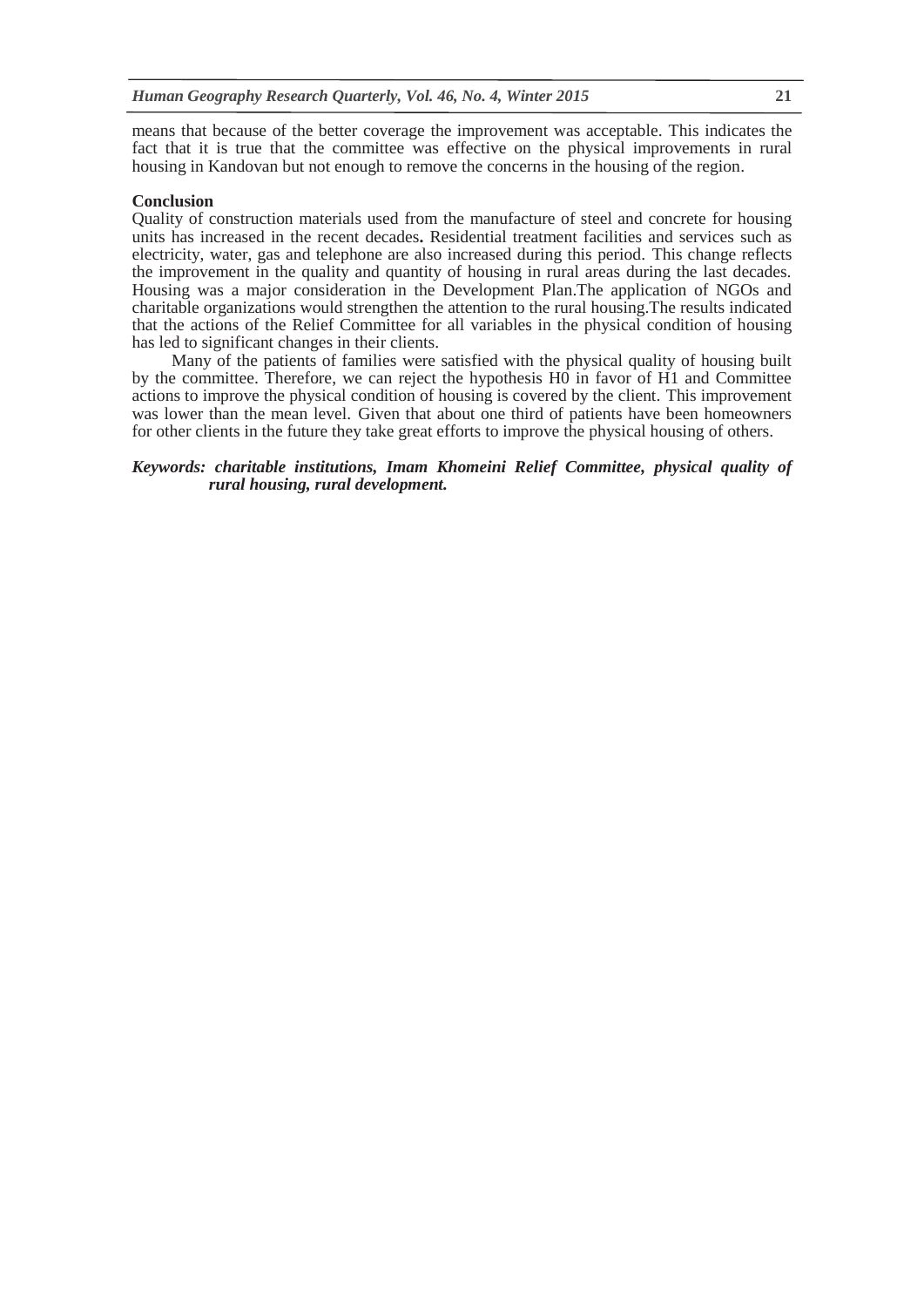# **Strategies for Winter Tourism Development in Rural Areas (Case Study: Villages around Shemshak Ski Piste, North of Tehran)**

#### **Masoud Mahdavi Hajilui**

Professor, Department of Geography, Science and Research Branch, Islamic Azad University, Tehran, Iran

# Bahar Beishami<sup>\*</sup>

PhD Candidate in Geography and Rural Planning, Department of Geography, Science and Research Branch, Islamic Azad University, Tehran, Iran

Received: August 21, 2013 Accepted: September 17, 2013

# **Extended Abstract**

# **Introduction**

Tourism is changing into a main basis for social welfare and economic and social development of communities and governments. Tourism has been one of the greatest economic sections of the world, with 988 international inputs and 1 billion dollars income in 2011. It is a multipurpose industry with a considerable share in providing the countries with the added value during the last decades, and an important source of income for development of the countries. Nowadays, tourism is something beyond an industry and, in fact, a sustainable social and global phenomenon which possesses its own specific complexities. Many developed countries of the modern world assume tourism as the best way for promotion of culture, providing international understanding and achieving plentiful economic income. Actually, the main purpose to develop domestic and foreign tourism is social and economic development of destination areas. Tourism attractions are the main reason for travelers to visit a site. Attractions are motivations which can be used for attracting visitors, because of their specific characteristics and beauties.

Rural tourism is a sector of different dimensions in sustainable economic, social and environmental development of local communities to achieve bidder. Therefore, to achieve this, it requires the design, development and implementation of the strategic model, together with appropriate strategies for specific areas with tourism planners and managers. Therefore, this study aimed to develop a strategic model for rural tourism development in the study area.

Villages are of great importance concerning the tourism attraction, and many tourists visit the rural areas. Therefore, sustainable rural tourism and its intelligent management require suitable planning. Iran has also many cultural, historical and natural attractions, however, the country has not be successful to get a suitable position in the world tourism industry and a trivial share of the industry's income has been devoted to Iran. The point is also true in Iran's domestic and specifically rural tourism. Tourism as an efficient instrument plays a crucial role in economic development of the rural areas. It has greatly been considered in many countries in order to overcome the socio-economic challenges of their rural areas. Tourism, today as one of the most dynamic economic activities plays also an important role in the sustainable development of local areas. This industry through a simultaneous combination and utilization of the internal and external resources has many social, economic, cultural and environmental benefits.

A survey on the literature reveals that one of the crucial rural tourism in mountainous areas is winter tourism. Winter tourism and winter sports are dependent on snow. The winter sport destination is defined as a geographic, economic and social unit consisting of companies, organizations, activities and etc. Thus, enough snowing is the basis for providing the visitors with required services, activities and snow sports. Beyazit also defines the winter tourist as an individual who visits the area for pleasure and to play winter games and sports and to use its

 $\overline{\phantom{a}}$ Corresponding Author: bbeishami@yahoo.com Tel: +98 9124454804